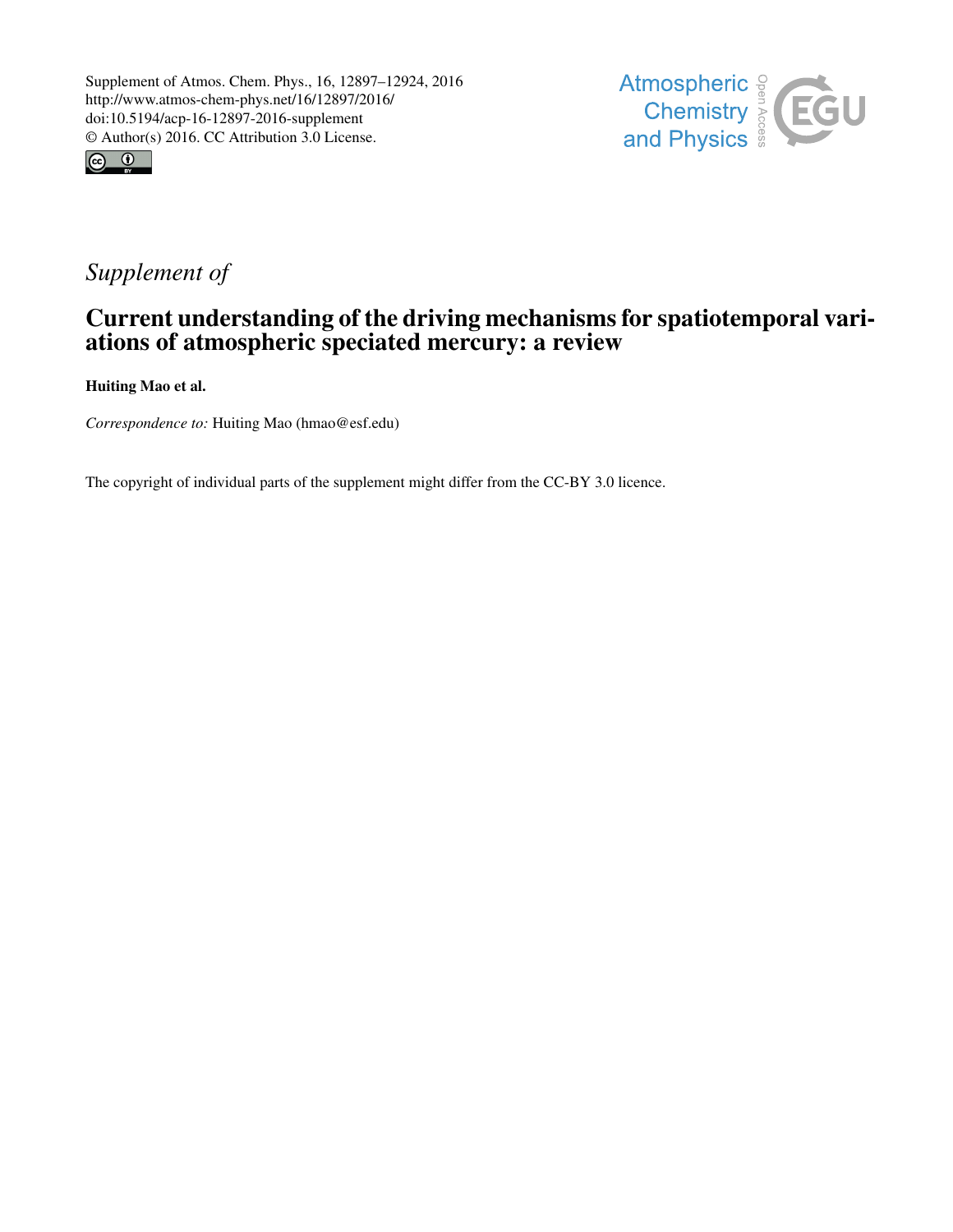Platform Latitude Sampling Period Time Resolution Range Mean  $(\pm \sigma)$  Reference Atlantic Ship 54°N, 10°E - 20°N, 67°W Oct – Nov 1973 2 – 4-h 1 – 10 2.8 Seiler et al. (1980) Ship 35°S – 11° N 1977 - 1980 40-min 0.8 – 2.09 1.31 ± 0.21 Slemr et al. (1981, 1985) Ship 11°N – 54°N 1977 - 1980 20 – 40-min 1.0 – 3.41 1.96 ± 0.35 Slemr et al. (1981, 1985) Ship  $33.36^{\circ}S - 8.41^{\circ}N$ ,  $20.23^{\circ}W$  $-51.55^{\circ}$ W  $16 \text{ May} - 20 \text{ Jun } 1996$   $24-h$   $1.17-1.99$   $1.61\pm0.09$  Lamborg et al. (1999) Ground<sup>G</sup> Chesapeake Biol. Lab 1997 – 1999 6 – 24-h 1.03 – 2.5 1.83±0.43 Sheu and Mason (2001) Ship Near Bermuda (31° 40' N, 64°10'W) Sep, Dec 1999, Mar 2000  $N/A$  6.5 – 10.95 pmol  $m<sup>-3</sup>$  (1.3-2.2) 9.91+2 pmol  $m^{-3}$  $(2\pm 0.4)$ Mason et al. (2001) Ground Mace Head (53°20'N, 9°54'W) Sep 1995 - Dec 2001 1996 – 2013 5-min 1.72  $1.663 \pm 0.16$ Ebinghaus et al. (2002) Weilgelt et al. (2015) Ship  $67^\circ N - 71^\circ S$ Neumayer – Punta Arenas Oct – Nov 1996 Dec 1999 – Jan 2000 Feb 2001 30-min 15-min 5-min  $0.76 - 1.84$  $0.27 - 2.34$ 1.26±01 1.08±0.29  $1.1 \pm 0.2$ Temme et al. (2003a) Temme et al. (2003b) Ground<sup>G</sup> Pompano Beach, FL Jun 2000 5-min <1.8 1.6 $\pm$ 0.06 Malcom et al. (2003) Ship<sup>G</sup>  $54^{\circ}N - 85^{\circ}N$  $78^\circ N - 85^\circ N$ 16 Jun – 29 Aug 2004 5-min 1.15 – 1.95  $1.17 - 2.72$  $1.53 \pm 0.12$  $1.82 \pm 0.24$ Aspmo et al. (2006) Ship<sup>G</sup> Norfolk, VA to Bermuda to Barbados 15 Aug - 8 Sep 2003 5-min 1.55 – 1.9 1.63±0.08 Laurier et al. (2007) Ground Cape Point, South Africa 1996 – 2004 Mar  $2007 - Dec 2007$  15-min  $0.49 - 6.78$  $<$ 0.05 – 5.44<sup>G</sup>  $1.18 \pm 0.11 \sim 1.52 \pm 0.37$  $0.94+0.16$ Slemr et al. (2008) Brunke et al. (2010) Ship<sup>G</sup> 58°N – 67°N 43°N – 59°N 23°N – 45°N Sargasso Sea  $39^{\circ}S - 3^{\circ}S$  South Africa 16 Aug – 1Sep 2006 15 – 24 Apr 2007 30 Mar – 11 Apr 2007 8 – 21 Oct 2006 5-min  $1.32 \pm 0.16$ 2.26±0.26 2.86±0.17 1.36±0.24 Soerensen et al. (2010) Ground | Appledore Island, ME, US | Jun  $2007 - Aug$   $2010$  | 5-min | < 3251 ppqv  $(-29)$  $147\pm29$  ppqv  $(1.31\pm0.26)$ Mao et al. (2012) Indian Ship  $39^{\circ}S - 33^{\circ}S$ 22°S – 17°S West Australia 22 – 29 Oct 2006  $3 - 6$  Nov 2006  $5\text{-min}$  1.11 $\pm$ 0.19  $1.03 \pm 0.16$ Soerensen et al. (2010) Ship Eq . – Prydz Bay, Antarctica 24 Nov – 11 Dec 2007 5-min 0.3 – 4.496 1.471±0.842 Xia et al. (2010) Ship  $9^{\circ}$  S - 21° S  $\big)$  Nov 2007 15 – 30-min 1.05 – 1.51 1.2 Witt et al. (2010) Ground Nieuw Nickerie 5°56'N, 56°59' W 2007 N/A N/A N/A NH: 1.450±0.268 SH: 1.324±0.225 Müller et al. (2012) Ground<sup>G</sup> Amsterdam Island  $37^{\circ}48^{\circ}$ S, 77°34' E Jan 2012 to Dec 2013 5-min 0.72 – 1.55 1.03±0.03 Angot et al. (2014) Pacific Ground San Francisco Bay 1965 -1966 9-min 1 – 2 | Williston (1968)

Table S1. Marine boundary layer TGM or GEM (ng m<sup>-3</sup>; units are noted otherwise). Units were converted in STP. The units for time resolution are hours (denoted as h), minutes (denoted as min), and seconds (denoted as s). GEM measurements are indicated with a superscript G.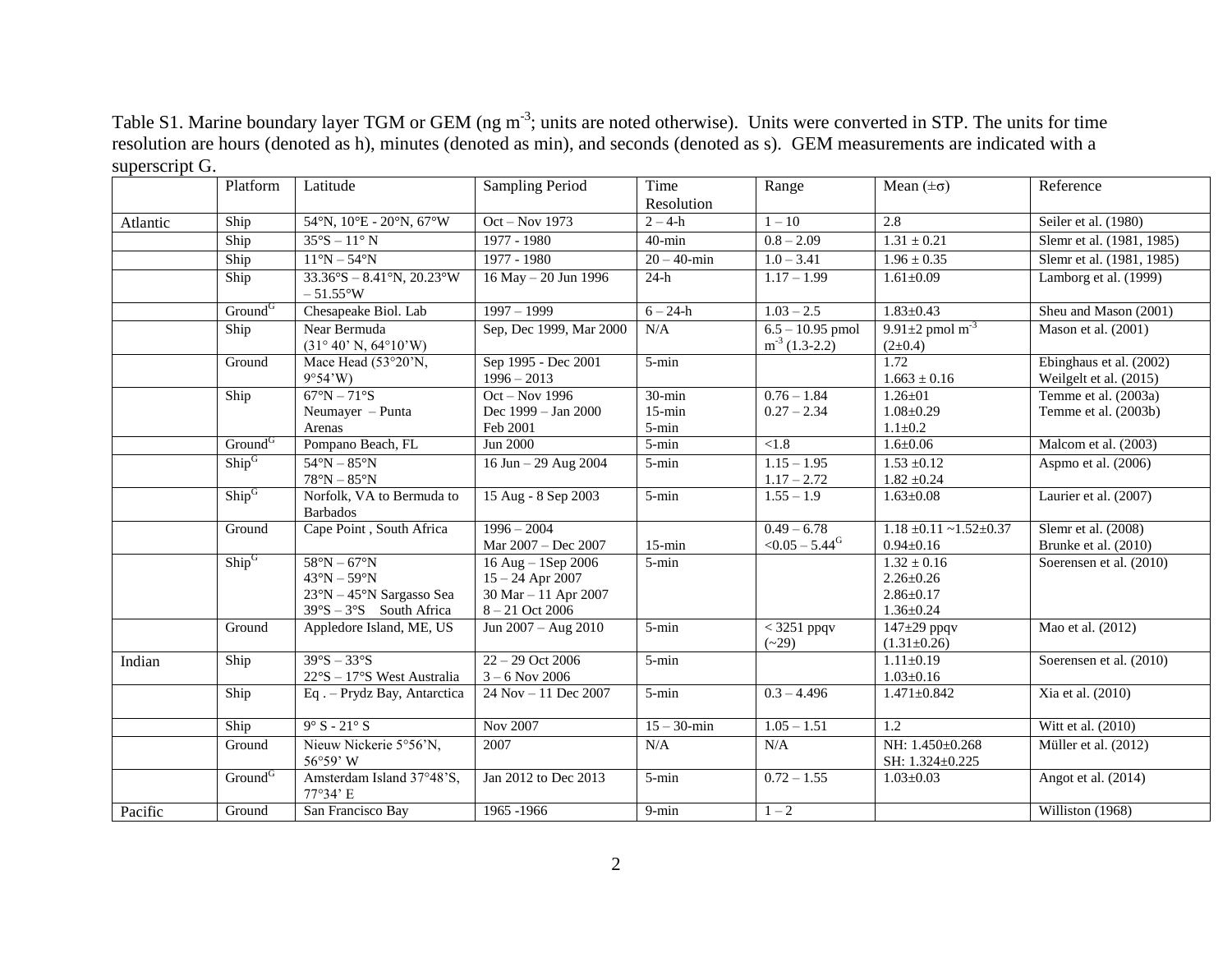|             | Airborne              | $60^{\circ}N - 55^{\circ}S$ , 8 - 10 km<br>altitudes                                                                                       | 1973                                                                                              | $\frac{1}{2-4-h}$ | $0.6 - 2.5$                                                | 1.5                                                                                          | Seiler et al. (1980)        |
|-------------|-----------------------|--------------------------------------------------------------------------------------------------------------------------------------------|---------------------------------------------------------------------------------------------------|-------------------|------------------------------------------------------------|----------------------------------------------------------------------------------------------|-----------------------------|
|             | Ship                  | $15^{\circ}N - 20^{\circ}S, \sim 160^{\circ}W$                                                                                             | Oct 1980                                                                                          | N/A               | $1.0 - 2.25$<br>$4^{\circ}N - 10^{\circ}S$ : 1.5 -<br>2.25 | N. of 10°N: 1.56<br>S. $10^{\circ}$ S: 1.0                                                   | Fitzgerald et al. (1984)    |
|             | Ship                  | $4.5^{\circ}N - 4.5^{\circ}S$ at 85°W;<br>$155^{\circ}$ W – 93°W, in the equ.                                                              | 8 June – 3 July 1984                                                                              | N/A               | $0.85 - 1.13$                                              | $1.02 \pm 0.08$                                                                              | Kim & Fitzgerald (1986)     |
|             | Ground                | 48.3 N, 124.6 W, 480 m asl                                                                                                                 | May 2001 - May 2002                                                                               | $5 - min$         | N/A                                                        | Spr: 1.54±0.16<br>Sum: $1.61 \pm 0.13$<br>Fall: 1.54±0.09<br>Win: $1.51 \pm 0.12$            | Weiss-Penzias et al. (2003) |
|             | $\text{Ship}^G$       | Osaka, Japan - Honolulu,<br>Hawaii                                                                                                         | 1 May 2002 - 4 Jun 2002                                                                           | $5 - min$         | $1.6 - 4.7$                                                | 2.5                                                                                          | Laurier et al. (2003)       |
|             | Airborne <sup>G</sup> | $35^{\circ}N - 55^{\circ}N$ , 0 - 8 km alt.                                                                                                | Spring 2002                                                                                       | $2.5$ -min        | $0.5 - 1.2$                                                | N/A                                                                                          | Radke et al. (2007)         |
|             | Ground <sup>G</sup>   | 26.8°N, 128.2°E, 60m amsl                                                                                                                  | 23 Mar - 2 May 2004                                                                               | $5 - min$         | $1.5 - 5$                                                  | $2.04 \pm 0.38$                                                                              | Chand et al. (2008)         |
|             | Ship                  | Shanghai, China - Eq.                                                                                                                      | 12 Nov - 17 Dec 2007                                                                              | 5-min             | 1.075 - 3.698                                              | $1.746 \pm 0.513$                                                                            | Xia et al. (2010)           |
|             | $\text{Ship}^G$       | $44^{\circ}S - 26^{\circ}S$ E. Australia<br>$27°S - 7°S$ Coral Sea<br>$56^{\circ}S - 26^{\circ}S$ New Zealand<br>58°S - 33°S Chilean Coast | 23 Nov - 15 Dec 2006<br>16 Dec $2006 - 3$ Jan<br>2007<br>$3 - 14$ Jan 2007<br>31 Jan - 8 Feb 2007 | $5 - min$         |                                                            | $1.33 \pm 0.24$<br>$1.21 \pm 0.18$<br>$1.19 \pm 0.17$<br>$1.11 \pm 0.11$                     | Soerensen et al. (2010)     |
|             | Ground <sup>G</sup>   | Mt Bachelor, Oregon, USA,<br>43.981° N<br>121.691°W 2.7 km a.s.l.                                                                          | $2005 - 2011$                                                                                     | $5 - min$         | $1.2 - 1.4$                                                | N/A                                                                                          | Timonen et al. (2013)       |
|             | Ship                  | $30^{\circ}N - 60^{\circ}N$                                                                                                                | $Jul - Sep 2008$                                                                                  | $5 - min$         | $0.30 - 6.02$                                              | $1.52 \pm 0.68$                                                                              | Kang&Xie (2011)             |
|             | $\text{ Ship}^G$      | San Diego - San Francisco,<br><b>CA</b>                                                                                                    | 14 May - 8 Jun 2010                                                                               | $5 - min$         | < 7.21                                                     | 1.41                                                                                         | Weiss-Penzias et al. (2013) |
|             | Ground <sup>G</sup>   | Puerto Villamil, Isabela<br>Island $(0°57' S, 90°58' W)$<br>Puerto Baquerizo Moreno,<br>San Cristóbal Island,<br>0°54'S, 89°36' W          | $Feb - Jun 2011$<br>$Jul - Oct$ 2011                                                              | $5 - min$         | $0.58 - 2$                                                 | $1.08 \pm 0.17$                                                                              | Wang et al. (2014)          |
|             | $\text{Ship}^G$       | 20°N to 15°S Samoa - HW                                                                                                                    | $1 - 24$ October 2011                                                                             | $5 - min$         | N/A                                                        | 14-20°N 1.32±0.05<br>ITCZ 5-14°N 1.27±0.10<br>Equ. 1°S-5°N 1.18±0.05<br>$1-15°S$ $1.15±0.05$ | Soerensen et al. (2014)     |
| Japan Sea   | Ship                  | $34^\circ N - 39^\circ N$                                                                                                                  | 13-15 Jul<br>18-20 Sep 2008                                                                       | $5 - min$         | $0.30 - 1.59$<br>$0.70 - 2.24$                             | $0.80 \pm 0.36$<br>$1.14 \pm 0.23$                                                           | Kang&Xie (2011)             |
| Okhotsk Sea | Ship                  | $45^\circ N - 56^\circ N$                                                                                                                  | 15-18 Jul<br>$13 - 18$ Sep 2008                                                                   | 5-min             | $0.37 - 1.19$<br>$0.52 - 2.88$                             | $0.74 \pm 0.15$<br>$1.71 \pm 0.43$                                                           | Kang&Xie (2011)             |
| Bering Sea  | Ship                  | $58^{\circ}N - 66^{\circ}N$                                                                                                                | $18$ Jul – 1 Aug<br>$9 - 13$ Sep 2008                                                             | $5 - min$         | $0.61 - 6.02$<br>$0.55 - 3.07$                             | $1.94 \pm 0.85$<br>$1.60 \pm 0.46$                                                           | Kang&Xie (2011)             |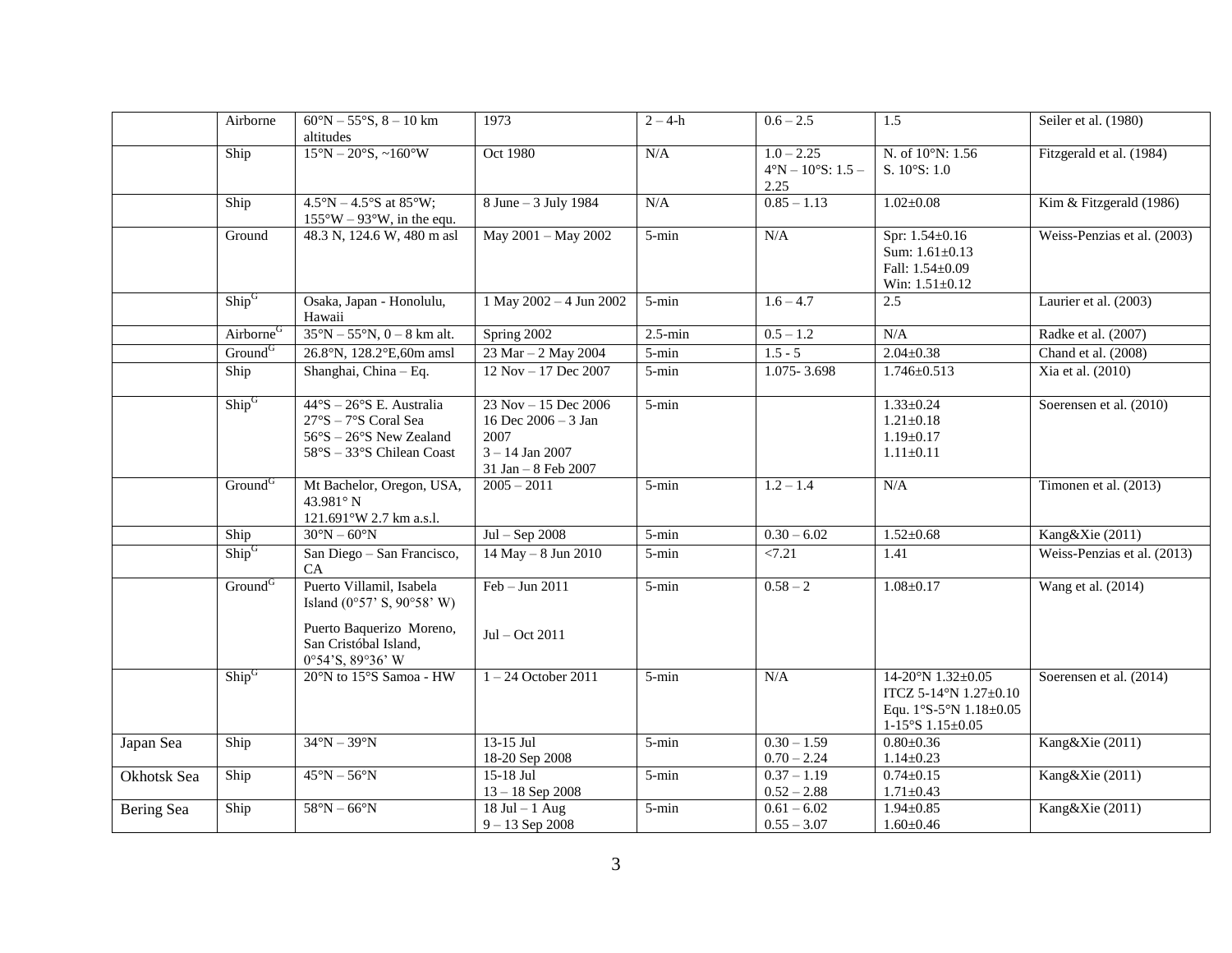| South China<br>Sea    | Ship                | Northern SCS                                                                                      | 10-28 Aug 2007                                                                            | $5 - min$         | $1.04 - 6.57$                                   | 2.62                                                                           | Fu et al. (2010b)                            |
|-----------------------|---------------------|---------------------------------------------------------------------------------------------------|-------------------------------------------------------------------------------------------|-------------------|-------------------------------------------------|--------------------------------------------------------------------------------|----------------------------------------------|
| Yellow Sea            | Ship                | Incheon - Jeju<br>Incheon - Qingdao<br>Incheon - Weihai                                           | 10-14 Sep 2007<br>16-20 Oct 2007<br>28 Apr - 01 May 2008                                  | 30 s              | $1.56 - 2.97$<br>$1.29 - 2.36$<br>$1.36 - 1.99$ | $2.43 \pm 0.59$<br>$1.82 \pm 0.51$<br>$2.03 \pm 0.66$                          | Nyugen et al. (2011)                         |
|                       | Ship <sup>G</sup>   | Western and central                                                                               | 9-18 Jul 2010                                                                             | $1$ min           | $1.68 - 4.34$                                   | $2.61 \pm 0.5$                                                                 | Ci et al. (2011)                             |
|                       | $\text{Ship}^G$     |                                                                                                   | May 2003 - Dec 2005<br>Winter<br>Summer<br>Spring<br>Fall                                 | $15$ -min – hours | $4 - 6$<br>$2 - 3$<br>$\rm N/A$<br>N/A          | $5.7 \pm 0.2$<br>$2.8 \pm 0.2$<br>$3.3 \pm 0.9$<br>$3.8 \pm 0.3$               | Tseng et al. (2012)                          |
| Mediterranea<br>n Sea | Ground              | Palma de<br>Mallorca                                                                              | 13 Nov – 6 Dec 1998                                                                       | 5-min (Tekran)    | $2.4 - 6.19$                                    | $3.67 \pm 0.87$                                                                | Pirrone et al. (2003)                        |
|                       | Ship                | Western and eastern sectors                                                                       | $14$ Jul $-9$ Aug 2000                                                                    | $5 - min$         | $0.4 - 11.2$                                    | $1.9 \pm 1.02$                                                                 | Sprovieri et al. (2003)                      |
| Dead Sea              | Ground <sup>G</sup> | Ein Bokek, Israel 31.20° N,<br>35.37°E, 423 bsl                                                   | 29 Jun - 28 Jul 2009; 29<br>Dec 2009 - 17 Jan 2010                                        | $5 - min$         | $22 - 450$ ppqv                                 | N/A                                                                            | Obrist et al. (2011); Moore<br>et al. (2013) |
| Adriatic              | $\text{Ship}^G$     | Gulf of Venice, Gulf of<br>Trieste                                                                | 26 Oct - 12 Nov 2004                                                                      | $5 - min$         | $0.8 - 3.3$                                     | $1.6 + 0.4$                                                                    | Sprovieri & Pirrone (2008)                   |
|                       | $\text{Ship}^G$     | Rome - Messina                                                                                    | 26 Oct - 15 Nov 2004<br>15 Jun - 5 Jul 2005                                               | $5 - min$         | N/A                                             | 1.6<br>2.0                                                                     | Sprovieri et al. (2010)                      |
| Augusta<br>Basin      | $\text{Ship}^G$     | Across the basin                                                                                  | Nov 2011<br>Jul - Jun 2012                                                                | 5 s (20 km)       | $0.9 - 3.1$<br>$1.1 - 3.1$                      | $1.5 \pm 0.4$<br>$2.1 \pm 0.98$                                                | Bagnato et al. (2013)                        |
| Arctic                | Ground <sup>G</sup> | Barrow, Alaska                                                                                    | $1998 - 2001$                                                                             | $5 - min$         | $\sqrt{0.2 - 3.7}$                              | $1.5 - 2$                                                                      | Lindberg et al. (2002)                       |
|                       | $\text{Ship}^G$     | Götborg - Barrow<br>Barrow -Chukchi Peninsula<br>- Wrangel Island - Barrow<br>Barrow-Longyearbyen | $Jul - Sep 2005$                                                                          | $5 - min$         | $1 - 5.24$                                      | $1.73 \pm 0.36$<br>Sea ice: $1.81 \pm 0.41$<br>Sea w/o ice: $1.55 \pm 0.21$    | Sommar et al. (2010)                         |
|                       | Ship                | Central Arctic                                                                                    | $Jul - Sep 2012$                                                                          | $5 - min$         | $0.15 - 4.58$                                   | $1.23 \pm 0.61$                                                                | Yu et al. (2014)                             |
|                       | Ground <sup>G</sup> | <b>Beaufort Sea</b>                                                                               | $14 - 26$ Mar 2009                                                                        | $5 - min$         | $0.01 - 1.51$                                   | 0.59                                                                           | Steffen et al. (2013)                        |
| Antarctic             | Ground              | Ross Island                                                                                       | $1987 - 1989$                                                                             | N/A               | $0.02 - 1.85$                                   | $0.55 \pm 0.28$                                                                | De More et al. (1993)                        |
|                       | Ground              | Neumayer 70°39'S, 8°15'W                                                                          | Jan 2000 - Jan 2001<br>Jan-Feb 2000, Dec-Feb<br>2001<br>$Mar - Jul$ 2000<br>Aug -Nov 2000 | $5 - min$         | N/A                                             | $1.063 \pm 0.235$<br>$1.043 \pm 0.284$<br>$1.146 + 0.075$<br>$0.968 \pm 0.278$ | Ebinghaus et al. (2002)                      |
|                       | Ground <sup>G</sup> | Terra Nova Bay, Antarctic                                                                         | Nov 2000 - Jan 2001                                                                       | $5 - min$         | $0.29 - 2.3$                                    | $0.9 + 0.3$                                                                    | Sprovieri et al. (2002)                      |
|                       | Ground              | Neumayer, Antarctic                                                                               | Dec 2000 - Feb 2001                                                                       | $5 - 15$ -min     | $< 0.3 - 2.34$                                  | $1.08 \pm 0.29$                                                                | Temme et al. (2003b)                         |
|                       | $\text{Ship}^G$     | $65^\circ$ S – $55^\circ$ S<br>$65^{\circ}S - 63^{\circ}S$ Antarctica                             | $14 - 24$ Jan 2007<br>$25 - 28$ Jan                                                       | $5 - min$         | N/A                                             | $1.30 \pm 0.16$<br>$1.55 \pm 0.38$                                             | Soerensen et al. (2010)                      |
|                       | Ground <sup>G</sup> | TRS, Queen Maud Land                                                                              | Feb 2007 - Jun 2010                                                                       | 5-min             | $0.02 - 3.04$                                   | $0.93 \pm 0.19$                                                                | Pfaffhuber et al. (2012)                     |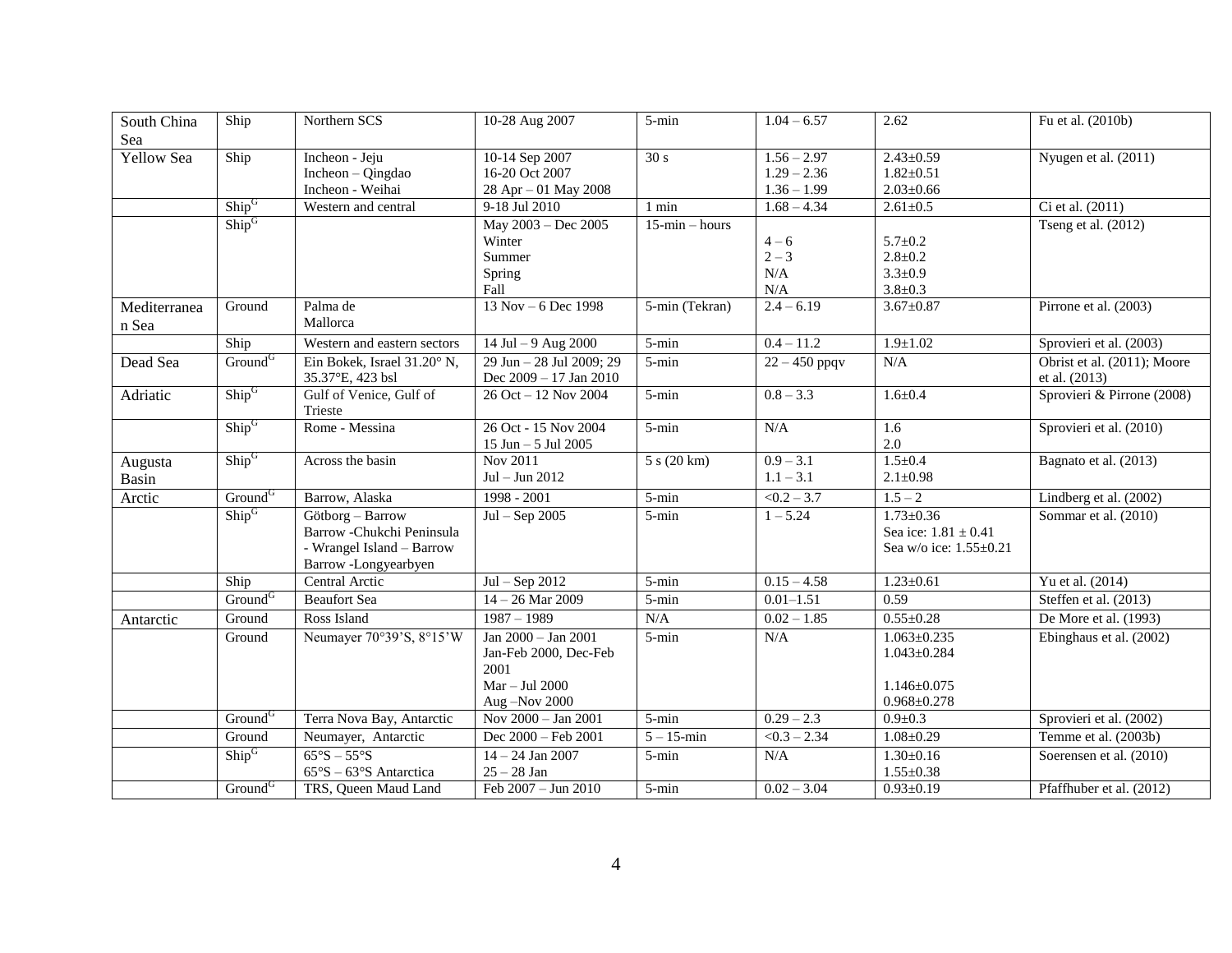|          | Platform                   | Latitude                                                                                                                                                         | Sampling Period                                                                                    | <b>Time Resolution</b>            | Range                                                             | Average $\pm \sigma$                                                | Reference                                  |
|----------|----------------------------|------------------------------------------------------------------------------------------------------------------------------------------------------------------|----------------------------------------------------------------------------------------------------|-----------------------------------|-------------------------------------------------------------------|---------------------------------------------------------------------|--------------------------------------------|
| Atlantic | $\text{Ship}^{\text{DDM}}$ | $35^{\circ}\textrm{S} - 54^{\circ}$ N                                                                                                                            | 1977                                                                                               | $40$ -min                         | $0.2 - 15.3$ ng m <sup>-3</sup>                                   | $\rm N/A$                                                           | Slemr et al. (1981);                       |
|          | Ship <sup>DDM</sup>        | $35^\circ S - 54^\circ N$                                                                                                                                        | $1978 - 1980$                                                                                      | $20 - 40$ -min                    | <0.02 (<2%) (Median)<br>MMC: < $0.1$ (< $5\%$ )                   | N/A                                                                 | Slemr et al. (1985)                        |
|          | Ground                     | Chesapeake Biol. Lab                                                                                                                                             | $1997 - 1999$                                                                                      | $6 - 24 - h$                      | N/A                                                               | 40±50                                                               | Sheu&Mason (2001)                          |
|          | Ground                     | Near Bermuda<br>$(31^{\circ} 40' N, 64^{\circ} 10' W)$                                                                                                           | Sep & Dec 1999; Mar<br>2000                                                                        | N/A                               | $\sqrt{0.05 - 6.86}$ pmol m <sup>-3</sup><br>$(<11-1500)$         | $1.38 \pm 1.3$ pmol m <sup>-3</sup><br>$(300\pm280)$                | Mason et al. (2001)                        |
|          | Ground                     | Florida~26°N                                                                                                                                                     | Jun 2000                                                                                           | $1-h$                             | < 6.9                                                             | $1.6 + 1.5$                                                         | Malcom et al. (2003)                       |
|          | Ship                       | $22^{\circ}N - 48^{\circ}N$                                                                                                                                      | $May - Jun 2002$                                                                                   |                                   | $2.8 - 92.4$                                                      | $13.8 \pm 13.1$                                                     | Laurier et al. (2003)                      |
|          | Ship                       | $54^{\circ}N - 85^{\circ}N$<br>$78^{\circ}N - 85^{\circ}N$                                                                                                       | 16 Jun - 29 Aug 2004                                                                               | $2-h$ (auto)<br>$2 - 12$ -h (man) | $0 - 22$<br>$0 - 21$                                              | $2.4 \pm 2$<br>$2.6 \pm 2.3$                                        | Aspmo et al. (2006)                        |
|          | Ship                       | Neumayer $-$ Punta<br>Arenas                                                                                                                                     | Feb 2001                                                                                           | $1-h$                             | $1 - 30$                                                          | N/A                                                                 | Temme et al. (2003b)                       |
|          | Ship                       | Norfolk, VA to<br>Bermuda, to Barbados                                                                                                                           | 15 Aug - 8 Sep<br>2003                                                                             | $2-h$                             | $<3(LOD) - 27$                                                    | 5.9                                                                 | Laurier et al. (2007)                      |
|          | Ground                     | Appledore Island<br>42.97° N, 70.62° W                                                                                                                           | May 2007 - Oct 2007<br>May 2007 - Oct 2010                                                         | $90 - min$                        | $0 - 8.8$ ppqv $(0 - 79)$<br>$0 - 11.6$ ppqv $(0 - 104)$          | $0.76 \pm 0.88$ ppqv (7 $\pm 8$ )<br>$0.4 \pm 0.8$ ppqv (4 $\pm$ 7) | Sigler et al. (2009)<br>Mao &Talbot (2012) |
|          | Ship                       | $58^\circ N - 67^\circ N$<br>$43^{\circ}N - 59^{\circ}N$<br>$23^{\circ}N - 45^{\circ}N$ Sargasso<br>Sea<br>$39°S - 3°S$ South Africa                             | $16$ Aug – 1Sep 2006<br>$15 - 24$ Apr 2007<br>30 Mar - 11 Apr 2007<br>$8 - 21$ Oct 2006            | $40$ -min                         | N/A                                                               | $0.4 + 3$<br>$0.1 \pm 1$<br>$1.2 + 2$<br>$3.4 \pm 424$              | Soerensen et al.<br>(2010)                 |
| Indian   | Ship                       | $39^\circ$ S - 33°S<br>$22^{\circ}S - 17^{\circ}S$ W.<br>Australia                                                                                               | $22 - 29$ Oct 2006<br>$3 - 6$ Nov 2006                                                             | $40$ -min                         | N/A                                                               | $4.6 + 5$<br>$5.0 + 6$                                              | Soerensen et al.<br>(2010)                 |
|          | Ground                     | Amsterdam Island<br>37°48'S, 77°34' E                                                                                                                            | Jan 2012 to Dec 2013                                                                               | $4-h$                             | $LOD - 4.07$                                                      | 0.34                                                                | Angot et al. (2014)                        |
| Pacific  | Ship                       | Osaka, Japan to<br>Honolulu, Hawaii                                                                                                                              | 1 May 2002 - 4 Jun<br>2002                                                                         | $2-h$                             | $0.15 - 9.24$                                                     | 9.5                                                                 | Laurier et al. (2003)                      |
|          | Ground                     | 48.3 N, 124.6 W, 480 m<br>asl                                                                                                                                    | May 2001 - May 2002                                                                                | $4-h$                             | Fall $2001 -$ winter<br>$2002: <$ LOD $(1.6)$<br>Spring 2002: 1.6 | N/A                                                                 | Weiss-Penzias et al.<br>(2003)             |
|          | Ground                     | 26.8°N, 128.2°E, 60 m<br>amsl                                                                                                                                    | 23 Mar - 2 May 2004                                                                                | $3-h$                             | $<$ 20                                                            | $4.5 \pm 5.4$                                                       | Chand et al. (2008)                        |
|          | Ship                       | $44^{\circ}S - 26^{\circ}S$ E. Australia<br>$27^\circ$ S – $7^\circ$ S Coral Sea<br>$56^{\circ}S - 26^{\circ}S$ New<br>Zealand<br>$58°S - 33°S$ Chilean<br>Coast | 23 Nov - 15 Dec 2006<br>16 Dec $2006 - 3$ Jan<br>2007<br>$3 - 14$ Jan 2007<br>31 Jan $-8$ Feb 2007 | $40$ -min                         | N/A                                                               | $1.9 + 3$<br>$0.3 \pm 1$<br>$0.1\pm 0$<br>$28.6 \pm 30$             | Soerensen et al.<br>(2010)                 |
|          | Ground                     | Mt. Bachelor Obs.,                                                                                                                                               | $2005 - 2011$                                                                                      | $3-h$                             | $200 - 700$                                                       | $\rm N/A$                                                           | Timonen et al. (2013)                      |

Table S2. Marine boundary layer GOM (pg m<sup>-3</sup>, units noted otherwise). Units were converted in STP. The units for time resolution are hours (denoted as h) and minutes (denoted as min).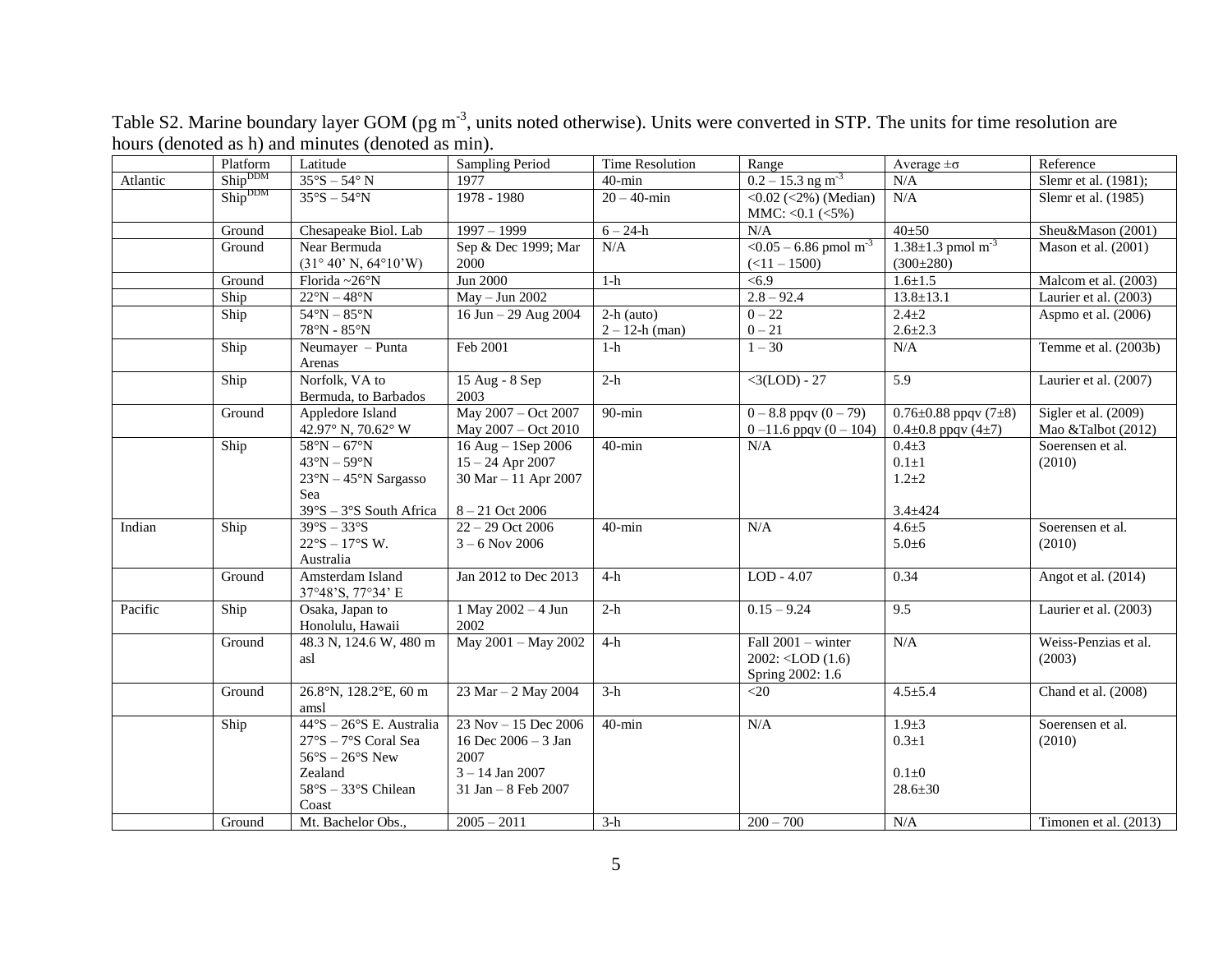|                  |        | Oregon, US 43.981°N<br>121.691°W 2.7 km a.s.l.                                                        |                                                                                             |           |                                   |                                                                        |                                                |
|------------------|--------|-------------------------------------------------------------------------------------------------------|---------------------------------------------------------------------------------------------|-----------|-----------------------------------|------------------------------------------------------------------------|------------------------------------------------|
|                  | Ground | Puerto Villamil, Isabela<br>Island                                                                    | 23 Feb-29 Mar 2011                                                                          | $3-h$     | $< 0.42$ (LOD) - 16               | $1.1 \pm 1.2$                                                          | Wang et al. (2014)                             |
|                  |        | Puerto Baquerizo<br>Moreno,                                                                           | $10-19$ Jun $2011$                                                                          |           |                                   | $<0.42$ (LOD)                                                          |                                                |
|                  |        | San Cristóbal Island                                                                                  | 10-26 Oct 2011                                                                              |           |                                   | $3.8 \pm 3.4$                                                          |                                                |
| $M$ editerranean | Ground | Palma de Mallorca.<br>Fuscaldo, Porto Palo,<br>Anatalya, Neve Yam                                     | $13$ Nov $-6$ Dec 1998<br>15 Feb - 1 Mar 1999<br>3 May - 17 May 1999<br>19 Jul - 2 Aug 1999 | $2-h$     | N/A                               | $31.5 \pm 39.2$<br>$40.4 \pm 43$<br>$52.3 \pm 43.9$<br>$32.3 \pm 17.8$ | Pirrone et al. (2003)                          |
|                  | Ship   | $30 - 40^{\circ}N$<br>Western and eastern<br>sectors                                                  | 14 Jul - 9 Aug 2000                                                                         | $2-h$     | $0.2 - 30$                        | $8\pm8$                                                                | Sprovieri et al. (2003)                        |
| Adriatic         | Ship   | Rome - Messina                                                                                        | 26 Oct - 12 Nov 2004                                                                        | $2-h$     | $0.1 - 62.8$                      | $6.7 \pm 11.7$                                                         | Sprovieri & Pirrone<br>(2008)                  |
|                  | Ship   | Rome - Messina                                                                                        | 26 Oct - 15 Nov 2004<br>15 Jun $-$ 5 Jul 2005                                               | $2-h$     | N/A                               | 1.6<br>2.0                                                             | Sprovieri et al. (2010)                        |
| Dead Sea         | Ground | Ein Bokek, Israel 31.20°<br>N, 35.37°E                                                                | 29 Jun - 28 Jul 2009<br>29 Dec 2009 - 17 Jan<br>2010                                        | $1-h$     | $22 - 450$ ppqv<br>$(196 - 4018)$ | N/A                                                                    | Obrist et al. (2011);<br>Moore et al. $(2013)$ |
| Arctic           | Ground | Barrow, Alaska, US                                                                                    | $1998 - 2001$                                                                               | $2-h$     | $0 - 950$ (at surface)            | 5 m agl: 70<br>100 m agl: 20<br>100 m agl: 2                           | Lindberg et al. (2002)                         |
|                  | Ship   | Götborg - Barrow<br>Barrow-Chukchi<br>Peninsula - Wrangel<br>Island - Barrow<br>Barrow - Longyearbyen | $Jul - Sep 2005$                                                                            | $5-h$     | $0.7 - 10$                        | $3.2 \pm 1.7$                                                          | Sommar et al. (2010)                           |
|                  | Ground | <b>Beaufort Sea</b>                                                                                   | $14 - 26$ Mar 2009                                                                          | $1-h$     | $3.5 - 105.4$                     | 30.1                                                                   | Steffen et al. (2013)                          |
| Antarctic        | Ground | Ross Island                                                                                           | $1987 - 1989$                                                                               | N/A       | $0.00 - 0.63$ DMM                 | $0.04 \pm 0.08$                                                        | De More et al. (1993)                          |
|                  | Ground | Terra Nova Bay                                                                                        | Nov 2000 - Jan 2001                                                                         | $2-h$     | $10.5 - 334$                      | $116.2 \pm 77.8$                                                       | Sprovieri et al. (2002)                        |
|                  | Ground | Neumayer                                                                                              | Dec 2000 - Feb 2001                                                                         | $1-h$     | $5 - 300$                         | N/A                                                                    | Temme et al. (2003b)                           |
|                  | Ship   | $\overline{65^\circ S} - 55^\circ S$<br>$65^\circ$ S – $63^\circ$ S                                   | $14 - 24$ Jan 2007<br>$25 - 28$ Jan 2007                                                    | $40$ -min | N/A                               | $0\pm 0$<br>$43 + 39$                                                  | Soerensen et al.<br>(2010)                     |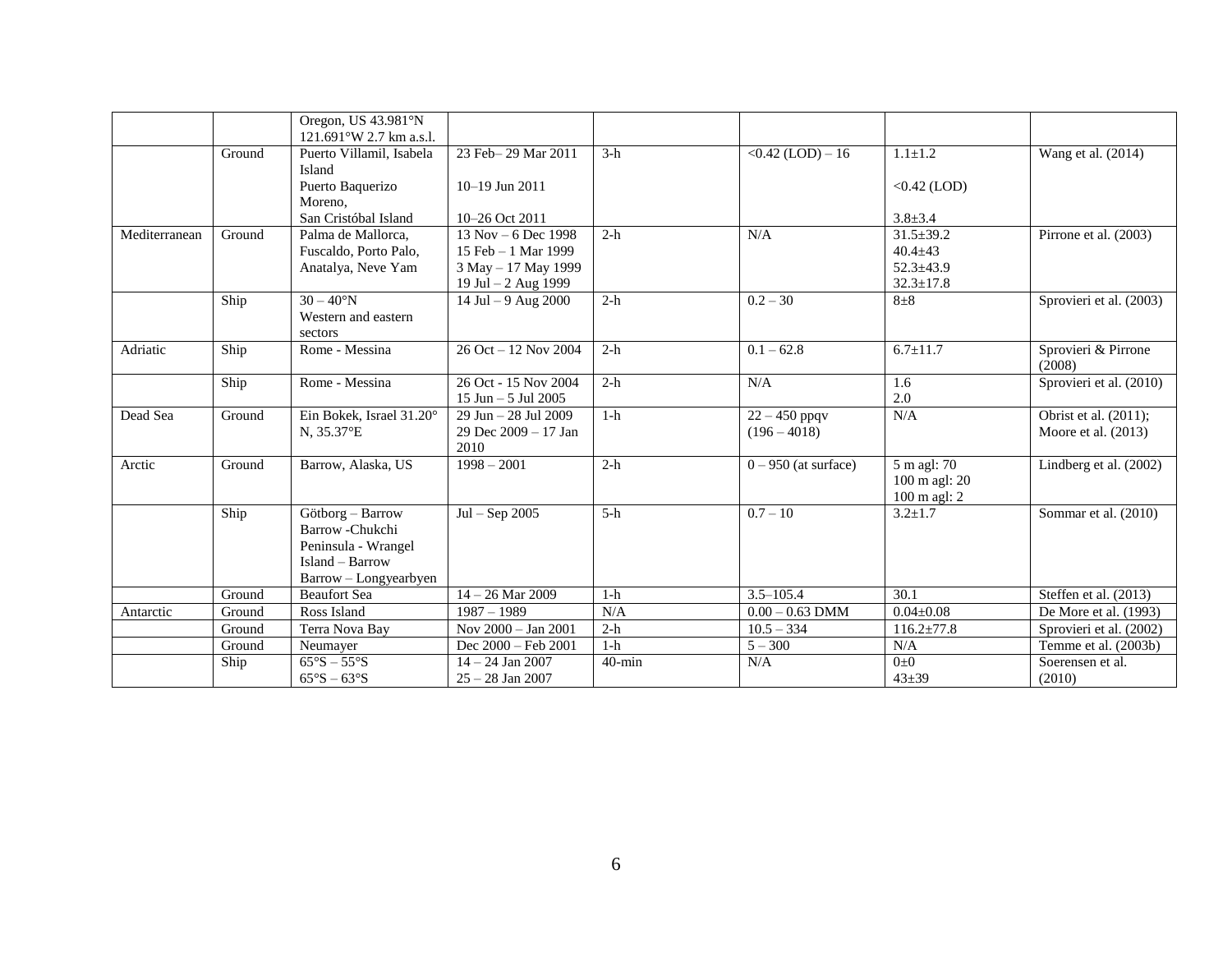|                   | Platform            | Latitude                                                                                              | Sampling Period                  | <b>Time Resolution</b> | Range                                 | Average $(\pm \sigma)$                              | Reference                      |
|-------------------|---------------------|-------------------------------------------------------------------------------------------------------|----------------------------------|------------------------|---------------------------------------|-----------------------------------------------------|--------------------------------|
| Atlantic          | Ship                | 54°N,10°E-20°N,67°W                                                                                   | Oct - Nov 1973                   | $2 - 4-h$              | $<$ 300                               | N/A                                                 | Seiler et al. (1980)           |
|                   | Ship                | 15°S 29°N                                                                                             | 1980                             | N/A                    | $\rm N/A$                             | $0.013 \pm 0.018$                                   | Slemr et al. (1985)            |
|                   | Ship                | $1^\circ N - 33^\circ N$                                                                              | 1977 - 1980                      | N/A                    | N/A                                   | $0.007 \pm 0.004$                                   | Slemr et al. (1985)            |
|                   | Ship                | $4.5^{\circ}N - 4.5^{\circ}S$ at 85°W;                                                                | $16$ May $- 20$ June             | $24-h$                 | $5-25$ fmol m <sup>-3</sup>           | $12\pm1$ fmol m <sup>-3</sup>                       | Lamborg et al. (1999)          |
|                   |                     | $155^{\circ}W - 93^{\circ}W$ in the                                                                   | 1996                             |                        | $(1 - 5.5)$                           | $(2.6 \pm 0.2)$                                     |                                |
|                   |                     | equator                                                                                               |                                  |                        |                                       |                                                     |                                |
|                   | Ground              | Chesapeake Biol. Lab                                                                                  | $1997 - 1999$                    | $6 - 24 - h$           | $\rm N/A$                             | $0.02 \pm 0.05$                                     | Sheu&Mason (2001)              |
|                   | Ship                | Near Bermuda<br>$(31^{\circ} 40' N, 64^{\circ} 10' W)$                                                | Sep & Dec 1999; Mar<br>2000      | N/A                    | N/A                                   | $< 0.01$ pmol m <sup>-3</sup>                       | Mason et al. (2001)            |
|                   | Ground              | Florida~26°N                                                                                          |                                  | $4-h$                  | <11                                   | $6.3 \pm 4.4$                                       | Malcom et al. (2003)           |
|                   | Ship                | $78^\circ N - 85^\circ N$                                                                             | $16$ Jun $-29$ Aug 2004          | $2 - 12-h$             | $0.2 - 6.3$                           | $2.4 \pm 1.1$                                       | Aspmo et al. (2006)            |
|                   | Ground              | Appledore Island<br>42.97° N, 70.62° W                                                                | Apr 2009 - Aug 2010              | $90 - min$             | $\overline{0-39}$ ppqv<br>$(0 - 348)$ | $0.34 \pm 0.78$ ppqv<br>(3±7)                       | Mao & Talbot (2012)            |
| Indian            | Ground              | Amsterdam Island<br>37°48'S, 77°34' E                                                                 | Jan 2012 to Dec 2013             | $4-h$                  | $\n  $                                | 0.67                                                | Angot et al. (2014)            |
| Pacific           | Ground              | 48.3 N, 124.6 W, 480 m<br>asl                                                                         | May 2001 - May 2002              | $24-h$                 | N/A                                   | Spring 2002: 0.5                                    | Weiss-Penzias et al.<br>(2003) |
|                   | Ground              | 26.8°N, 128.2°E,<br>$60 \text{ m}$ amsl                                                               | 23 Mar - 2 May 2004              | $3-h$                  | <17                                   | $3.0 \pm 2.5$                                       | Chand et al. (2008)            |
|                   | Ground              | Mt. Bachelor Obs.,<br>Oregon, US 43.981°N<br>121.691°W 2.7 km a.s.l.                                  | $2005 - 2011$                    | $3-h$                  | <b>MBL</b> events<br><12              |                                                     | Timonen et al. (2013)          |
|                   | Ground              | Puerto Villamil, Isabela<br>Island 0°57'S, 90°58' W                                                   | 23 Feb-29 Mar 2011               | $3-h$                  |                                       | $0.6 + 0.7$                                         | Wang et al. (2014)             |
|                   |                     | Puerto Baquerizo<br>Moreno, San Cristóbal<br>Island, $0°54'$ S, $89°36'$ W                            | 10-19 Jun 2011<br>10-26 Oct 2011 |                        | N/A                                   | $<\!\!\rm{LOD}$<br>$1.1 \pm 1.1$                    |                                |
| Adriatic          | Ship                | Gulf of Venice, Gulf of<br>Trieste                                                                    | 26 Oct - 12 Nov 2004             | $2-h$                  | $0.04 - 51$                           | $4.5 + 8$                                           | Sprovieri & Pirrone<br>(2008)  |
| <b>Baltic Sea</b> |                     | Gdynia 54°31'N, 18°<br>48'E                                                                           | 18 Dec 2007 - 15 Dec<br>2008     | $24-h$                 | $2 - 142$                             | $20 \pm 18$<br>$24\pm 22$ (cold)<br>$15\pm7$ (warm) | Beldowska et al.<br>(2012)     |
| Arctic            | Ship                | Götborg - Barrow<br>Barrow-Chukchi<br>Peninsula - Wrangel<br>Island - Barrow<br>Barrow - Longyearbyen | $Jul - Sep$ 2005                 | $5-h$                  | $0.2 - 3.2$                           | $1\pm0.7$                                           | Sommar et al. (2010)           |
|                   | Ground              | <b>Beaufort Sea</b>                                                                                   | $14 - 26$ Mar 2009               | $1-h$                  | $47.1 - 900.1$                        | 393.5                                               | Steffen et al. (2013)          |
| Antarctic         | Ground <sup>1</sup> | Neumayer 70°39'S,<br>8°15'W                                                                           | Dec 2000 - Feb 2001              | $48-h$                 | $15 - 120$                            | ~238                                                | Temme et al. (2003)            |

Table S3. Marine boundary layer PBM (pg m<sup>-3</sup>, noted otherwise). Units were converted in STP. The superscript T stands for total particulate mercury.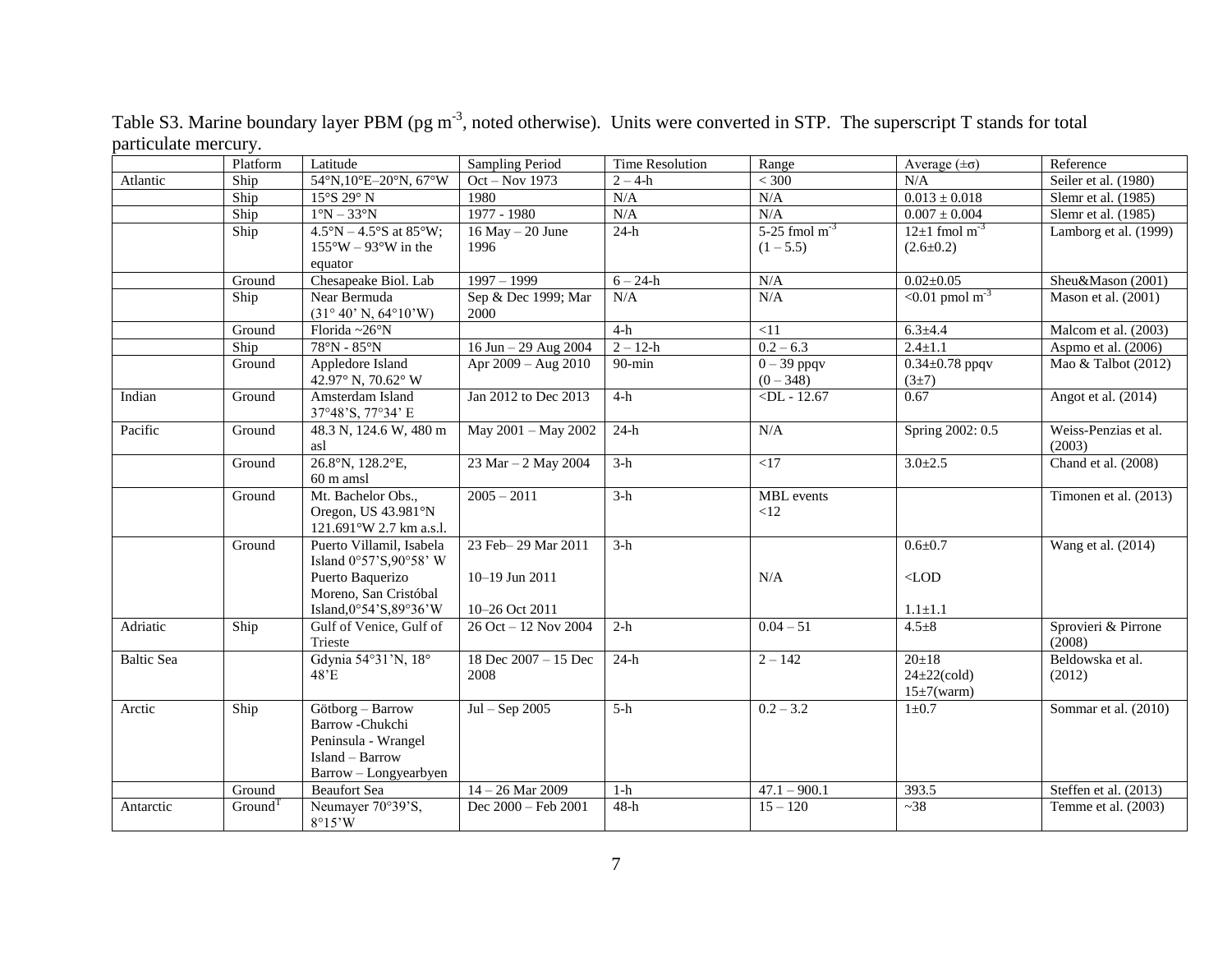| Location (elevation in m.a.s.l.)                                           | Sampling period                                                        | Time<br>resolution | Range             | Mean $(\pm \sigma)$ | Reference                    |
|----------------------------------------------------------------------------|------------------------------------------------------------------------|--------------------|-------------------|---------------------|------------------------------|
| <b>Remote</b>                                                              |                                                                        |                    |                   |                     |                              |
| Experimental Lakes Area, Ontario, Canada,<br>49°39'50"N, 93°43'16"W (369m) | May 2005 - Dec 2006                                                    | $1-h$              | 0.75-3.82         | $1.56 \pm 0.22$     | Cheng et al. (2012)          |
| Salmon Falls Creek Reservoir, Idaho, USA (1510m)                           | 2 weeks per season during summer<br>2005-fall 2006; all of summer 2006 | 5-min              |                   | $1.3 - 1.9$         | Abbott et al. (2008)         |
| Devil's Lake State Park, Wisconsin, USA, 43°25'48"N,<br>89°40'48"W (389m)  | Apr 2003 - Apr 2004                                                    | 5-min              | $0.1 - 9.1$       | $1.6 \pm 0.3$       | Manolopoulos et al. (2007)   |
| Devil's Lake State Park, Wisconsin, USA, 43°26'5"N,<br>89°40' 48"W         | Apr 2003 - Mar 2004                                                    | $5 - min$          |                   | $1.61 \pm 0.01$     | Rutter et al. (2008)         |
| Mt. Horeb, Wisconsin, USA, 42°57'36"N, 89°42'W<br>(331m)                   | June & Sep 2004                                                        | 5-min              |                   | $1.34 \pm 0.26$     | Manolopoulos et al. (2007)   |
| Contiguous USA                                                             | Jan 2009 - Dec 2011                                                    | $1-h$              | $0.2 - 11.3$      | $1.31 \pm 0.29$     | Gay et al. (2013)            |
| Rural                                                                      |                                                                        |                    |                   |                     |                              |
| Multiple sites across Canada, 42°10'-82°30'N, 135°37'-<br>62°19'W          | 1994-2011                                                              | $5 - min$          |                   | $1.21 - 1.93$       | Cole et al. (2014)           |
| Maryhill, Ontario, Canada, 43°31'N, 80°25'W                                | Oct 2004 - Nov 2004                                                    | 5-min              |                   | $1.8 \pm 0.2$       | Cobbett and Van Heyst (2007) |
| Central Alberta, Canada                                                    | 2004-2007                                                              | $5 - min$          | $0.7 - 9.5$       | $1.5 - 1.6$         | Mazur et al. (2009)          |
| Fort McMurray, Alberta, Canada, 56°45'N,<br>111°28'48"W (362m)             | Oct 2010 - May 2013                                                    | 5-min              | $0.64 - 4.43$     | $1.45 \pm 0.18$     | Parsons et al. (2013)        |
| Huntington Forest, New York, USA, 43°58'12"N,<br>74°13'12"W (500m)         | Jun 2006 - May 2007                                                    | $1-h$              | $0.5 - 2.5$       | $1.4 \pm 0.4$       | Choi et al. (2008)           |
| Huntington Forest, New York, USA,, 43°58'12"N,<br>74°13'12"W (510m)        | Dec 2007 - Nov 2009                                                    | $2-h$              | $0.2 - 3.7$       | $1.3 \pm 0.4$       | Choi et al. (2013)           |
| Huntington Forest, New York, USA, 43°58'12"N,<br>74°13'12"W (500m)         | Jan 2009 - Dec 2010                                                    | 2 <sub>h</sub>     | $0.2 - 3.4$       |                     | Cheng et al. (2013)          |
| Atlanta, Georgia, USA                                                      | 2005-2008                                                              | 5-min              |                   | 1.35                | Nair et al. (2012)           |
| Wisconsin, USA, 43°26'24"N, 89°40'48"W (389m)                              | 2003-2009                                                              | 5-min              | $0.45 - 6.48$     | $1.49 - 1.82$       | Engle et al. $(2010)$        |
| North Dakota, USA, 48°38'60"N, 102°24'W (692m)                             | 2003-2009                                                              | 5-min              | $0.99 - 5.13$     | $1.61 \pm 0.22$     | Engle et al. $(2010)$        |
| Virginia, USA, 38°31'12"N, 78°26'24"W (1074m)                              | 2003-2009                                                              | 5-min              | $<$ dl-3.63       | $1.27 \pm 0.31$     | Engle et al. (2010)          |
| Dexter, Michigan, USA, 42°25'12"N, 83°54'W                                 | 2004                                                                   | $1-h$              | $0.26 -$<br>14.82 | $1.6 \pm 0.6$       | Liu et al. (2010)            |
| Holland, Illinois, USA, 42°46'4.8"N, 86°8'56.4"W                           | 1 Jul 2007 - 8 Nov 2007                                                | $1-h$              | $\leq 6.0$        | $1.3 \pm 0.3$       | Gratz et al. (2013)          |
| San Francisco Bay Area, California, USA<br>37°11'24"N,121°46'12"W (149m)   | 9 Sep 2005-27 Sep 2005, 21 Oct<br>2008-30 Oct 2008                     | $5 - min$          | $0.84 - 11.7$     | 1.85-2.37           | Rothenberg et al. (2010)     |

Table S4: Continental boundary layer TGM or GEM (ng m<sup>-3</sup>) at remote, rural, urban, and high elevation sites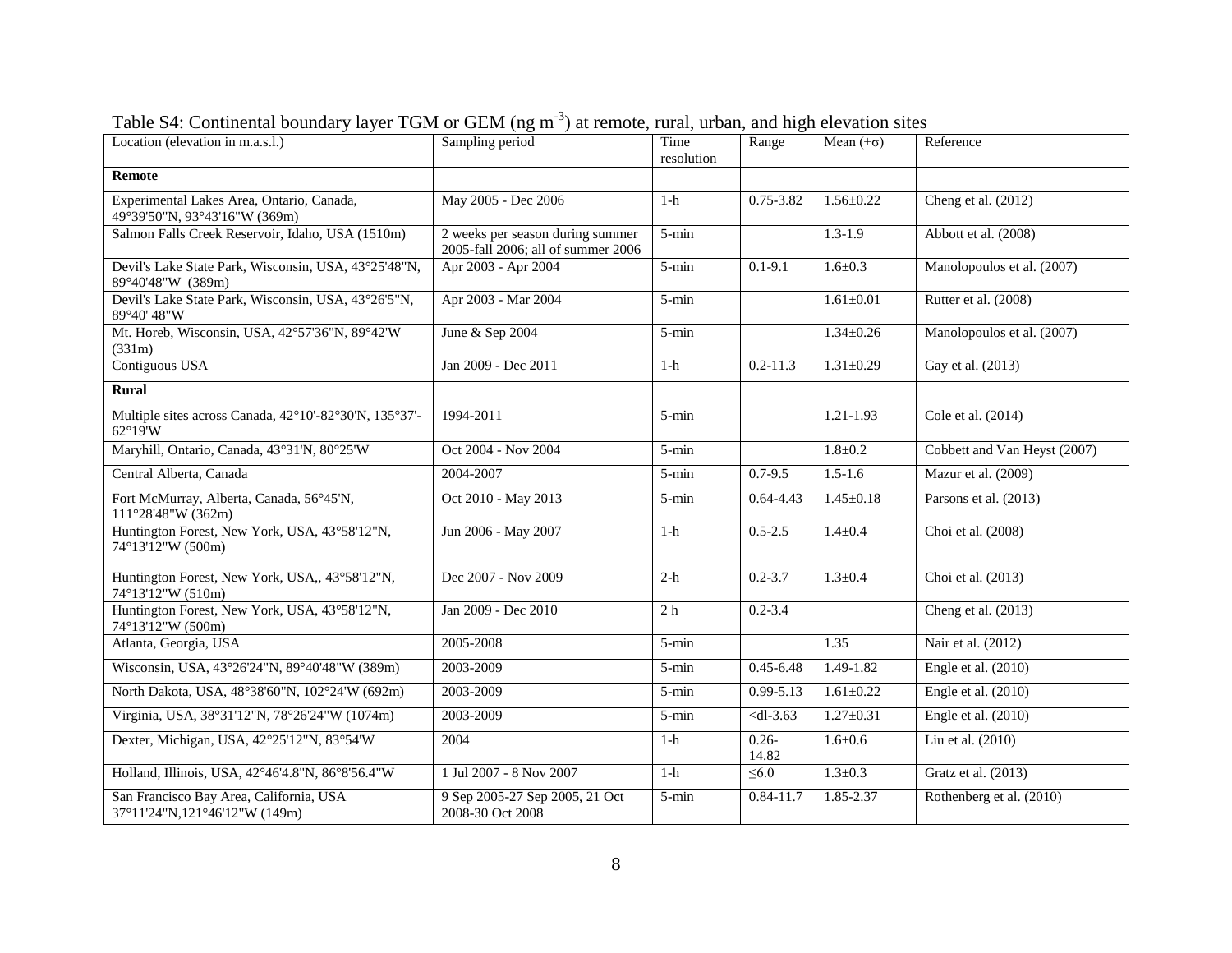| Central Wisconsin, USA                                                 | Jun 2007 - Nov 2007       | 5-min          |                   | $1.3 - 1.4$     | Kolker et al. (2010)        |
|------------------------------------------------------------------------|---------------------------|----------------|-------------------|-----------------|-----------------------------|
| Athens, Ohio, USA 39°18'N, 82°7'W (330m)                               | Jul 2004 - Jul 2005       | $1-h$          | $0.78 - 4.38$     | $1.62 \pm 0.24$ | Yatavelli et al. (2006)     |
| Mexico, 21°8'N, 98°25'W                                                | 3 days in Oct 2002        | 5-min          | 1.13-2.93         | $1.32 \pm 0.33$ | De la Rosa et al. 2004      |
| 13 UK sites                                                            | 2004-2013                 | 1-4 weeks      |                   | $1.67 \pm 0.07$ | Brown et al. (2015)         |
| Lichwin, Poland, 49°52.957'N, 20°57.024'E                              | 19 Aug 2003 - 29 Aug 2003 | $23-h$         |                   | $1.63 \pm 0.35$ | Zielonka et al. (2005)      |
| Lichwin, Poland, 49°52.957'N, 20°57.024'E                              | 6 Jan 2004 - 3 Feb 2004   | $23-h$         | $\leq 7.02$       | $4.15 \pm 1.33$ | Zielonka et al. (2005)      |
| Chongqing, China                                                       | Aug 2006 - Sep 2007       | $30$ -min      |                   | $6.14 \pm 1.3$  | Yang et al. (2009)          |
| Chongqing, China                                                       | Aug 2006 - Sep 2007       | $30 - min$     |                   | $4.32 \pm 1.04$ | Yang et al. (2009)          |
| Wanqingsha, Pearl River Delta, China,<br>22°42'N,113°33'E              | <b>Nov 2008</b>           | $5$ -min       | $0.5 - 18.67$     | $2.94 \pm 2.02$ | Li et al. (2011)            |
| Beijing, China, 40°28'51"N, 116°46'30"E (220m)                         | Dec 2008 - Nov 2009       | $5 - min$      | $0.39 -$<br>14.83 | $3.22 \pm 1.74$ | Zhang et al. (2013)         |
| Chuncheon, Korea, 37°59'24"N, 127°48'36"E                              | 2006-2008                 | $24-h$         | $0.26 -$<br>10.75 | $2.12 \pm 1.47$ | Han et al. (2014)           |
| Dinghu, Pearl River Delta, China, 23°9'51"N,<br>112°32'57"E            | Oct 2009 - Apr 2010       | $5 - min$      | 1.87-29.9         | $5.07 \pm 2.89$ | Chen et al. (2013)          |
| Urban                                                                  |                           |                |                   |                 |                             |
| Halifax, Nova Scotia, Canada, 44°39'54.71"N,<br>63°34'9.69"W (125m)    | Jan 2010 - Dec 2011       | $1-h$          |                   | $1.7 \pm 1.0$   | Cheng et al. $(2014)$       |
| Windsor, Ontario, Canada, 42°18.27'N, 83°3.98'W                        | 2007                      | $1-h$          | $0.83 - 40.9$     | $2.0 \pm 1.6$   | Xu and Akhtar (2010)        |
| Toronto, Ontario, Canada, 43°40'N, 79°24'W                             | Dec 2003 - Nov 2004       | $5 - min$      | $0.5 - 44.1$      | $4.5 \pm 3.1$   | Song et al. (2009)          |
| Windsor, Ontario, Canada, 42°18.27'N, 83°3.98'W                        | 2007-2011                 | $1-h$          | $0.3 - 57$        | $2.0 \pm 1.3$   | Xu et al. (2014)            |
| Birmingham, Alabama, USA                                               | 2005-2008                 | $5 - min$      |                   | 2.12            | Nair et al. (2012)          |
| Houston, Texas, USA, 29°42'36"N, 95°20'24"W (75m)                      | Aug 2011 - Oct 2012       | $2.5$ -min     | $0.72 -$<br>43.54 | $1.6 \pm 0.6$   | Lan et al. (2014)           |
| Reno, Nevada, USA, 39°34'N, 119°48'W (1509m)                           | $2002 - 2005$             | $2.5$ -min     | $0.9 - 8.6$       | 2.3             | Stamenkovich et al. (2007)  |
| Reno, Nevada, USA, 39°34'12"N, 119°47'W (1509m)                        | Nov 2004 - Nov 2007       | 2 <sub>h</sub> | $0.5 - 6.4$       | $1.6 \pm 0.5$   | Peterson et al. (2009)      |
| Desert Research Institute, Nevada, USA,<br>39°34'12"N,119°47'W (1497m) | Jun 2007 - Aug 2007       | $2-h$          | $0.6 - 2.5$       | $1.2 \pm 0.3$   | Weiss-Penzias et al. (2009) |
| NV98, Nevada, USA, 39°30'36"N, 119°43'12"W<br>(1340m)                  | Jun 2007 - Aug 2007       | $2-h$          | $0.9 - 4.6$       | $1.7 \pm 0.6$   | Weiss-Penzias et al. (2009) |
| Illinois, USA, 38°36'36"N, 90°9'36"W (206m)                            | 2003-2009                 | 5-min          | 0.05-324          | 2.09-2.54       | Engle et al. (2010)         |
| Wisconsin, USA, 43°4'48"N, 87°52'48"W (184m)                           | 2003-2009                 | 5-min          | 1.29-24.7         | 2.26-2.94       | Engle et al. (2010)         |
| Detroit, Michigan, USA, 42°10'48"N, 83°3'36"W                          | 2004                      | $1-h$          | $0.36 - 25.6$     | $2.5 \pm 1.4$   | Liu et al. (2010)           |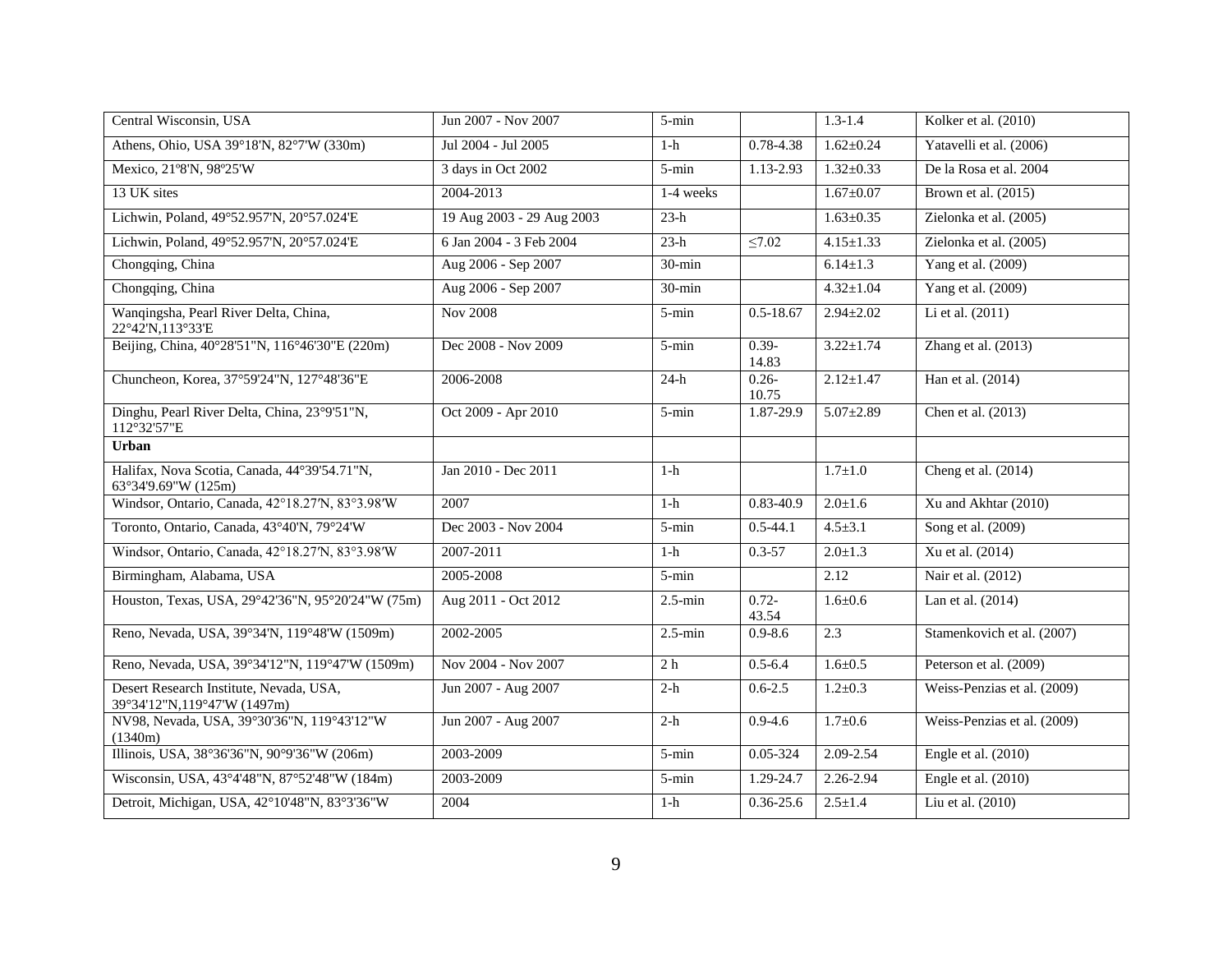| San Francisco Bay Area, California, USA, 37°25'12"N,<br>$122^{\circ}2'24''W(11m)$              | 30 Aug 2009 - 9 Sep 2005, 19 Sep<br>2008 - 30 Sep 2008 | 5-min     | $0.53 - 8.19$      | $1.74 - 1.76$    | Rothenberg et al. (2010)       |
|------------------------------------------------------------------------------------------------|--------------------------------------------------------|-----------|--------------------|------------------|--------------------------------|
| Rochester, New York, USA, 43°8'46"N, 77°32'54"W<br>(137m)                                      | Dec 2007 - Apr 2008; Dec 2008 -<br>Apr 2009            | 5-min     |                    | $\overline{1.6}$ | Wang et al. (2013)             |
| Rochester, New York, USA, 43°8'46"N, 77°32'54"W<br>(137m)                                      | Dec 2007 - Apr 2008 coal power<br>plant in operation   | 5-min     |                    | 1.8              | Wang et al. (2013)             |
| Rochester, New York, USA, 43°8'46"N, 77°32'54"W<br>(137m)                                      | Dec 2007 - Apr 2009 coal power<br>plant shutdown       | 5-min     |                    | 1.5              | Wang et al. (2013)             |
| Rochester, New York, USA, 43°8'46"N, 77°32'54"W                                                | Sep 2008 - Jun 2013                                    | $2-h$     | 1.17-1.61          | $1.40 \pm 0.26$  | Civerolo et al. (2014)         |
| New York City, USA, 40°52'05"N, 73°52'42"W                                                     | Sep 2008 - Jun 2013                                    | $2-h$     | 1.20-1.92          | $1.52 \pm 0.36$  | Civerolo et al. (2014)         |
| Milwaukee, Wisconsin, USA, 43°6'29"N, 87°53'2"W                                                | Jun 2004 - May 2005                                    | $5 - min$ |                    | $2.48 \pm 0.02$  | Rutter et al. (2008)           |
| Rochester, New York, USA, 43°8'46"N, 77°32'54"W<br>(136m)                                      | Dec 2007 - Nov 2009                                    | $2-h$     | $0.9 - 6.4$        | $1.6 + 0.4$      | Choi et al. (2013)             |
| Chicago, Illinois, USA, 41°47'27.6"N, 87°36'7.2"W                                              | 1 Jul 2007 - 8 Nov 2007                                | $1-h$     | $\leq$ 16.5        | $2.5 \pm 1.5$    | Gratz et al. (2013)            |
| Oxford, Mississippi, USA, 34°21'50"N, 89°32'60"W<br>(150m)                                     | Jul 2011 - Jun 2012                                    | $5 - min$ | $0.8 - 7.9$        | $1.54 \pm 0.32$  | Jiang et al. (2013)            |
| Contiguous U.S.                                                                                | Jan 2009 - Dec 2011                                    | $1-h$     | 0.4-237.7          | $1.65 \pm 1.36$  | Gay et al. (2013)              |
| Mexico City, 19°29'21.4"N, 99°8'51.8"W                                                         | Mar 2006                                               | $5$ -min  |                    | $7.2 + 4.8$      | Rutter et al. (2009)           |
| Mexico, 22°44'N, 102°28'W                                                                      | 3 days in Sep 2002                                     | $5 - min$ | $0.26 -$<br>702.32 | 71.82±82.03      | De la Rosa et al. (2004)       |
| Mexico City, 19°21'N; 99°4'W                                                                   | 3 days in Oct 2002                                     | 5-min     | 2.8-34.21          | $9.81 \pm 3.97$  | De la Rosa et al. (2004)       |
| São Paulo State, Brazil                                                                        | 2002-2003                                              | $2-h$     |                    | $7.0{\pm}5.8$    | Fostier and Michelazzo, (2006) |
| Oxford, UK                                                                                     | Feb 2008 - Apr 2008                                    | 5-min     | 1.32-23.2          | $3.17 \pm 1.59$  | Witt et al. (2010)             |
| <b>UK</b> sites                                                                                | 2004-2013                                              | 1-4 weeks |                    | $2.07 \pm 0.03$  | Brown et al. $(2015)$          |
| <b>UK</b> sites                                                                                | 2004-2013                                              | 1-4 weeks |                    | $2.01 \pm 0.12$  | Brown et al. (2015)            |
| UK sites                                                                                       | 2003-2013                                              | 1-4 weeks |                    | $3.74 \pm 0.7$   | Brown et al. $(2015)$          |
| Göteborg, Sweden, 57°42'N, 11°54'E                                                             | Feb 2005                                               | $1-h$     | 1.35-6.42          | $1.96 \pm 0.38$  | Li et al. (2008)               |
| Seoul, Korea, 37°30'50.4"N, 127°0'3.6"E                                                        | Feb 2005 - Dec 2006                                    | 5-min     |                    | $3.44 \pm 2.13$  | Choi et al. (2009)             |
| Seoul, Korea, 37°30'50.4"N, 127°0'3.6"E                                                        | 2006-2008                                              | $24-h$    | $0.19 -$<br>149.84 | $3.72 \pm 2.96$  | Han et al. (2014)              |
| Guro-gu, Nowon-gu, Songpa-gu, and Yongsan-gu,<br>Seoul, Korea, 27°31'-37°39'N, 127°7'-126°53'W | 2010-2011                                              | $1-h$     |                    | 3.28-3.47        | Kim et al. (2013)              |
| Fukuoka, Japan, 33°32'55"N, 130°21'52"E                                                        |                                                        |           |                    |                  |                                |
|                                                                                                | Jun 2012 - May 2013                                    | 5-min     | $1.47 - 6.39$      | $2.33 \pm 0.49$  | Marumoto et al. (2015)         |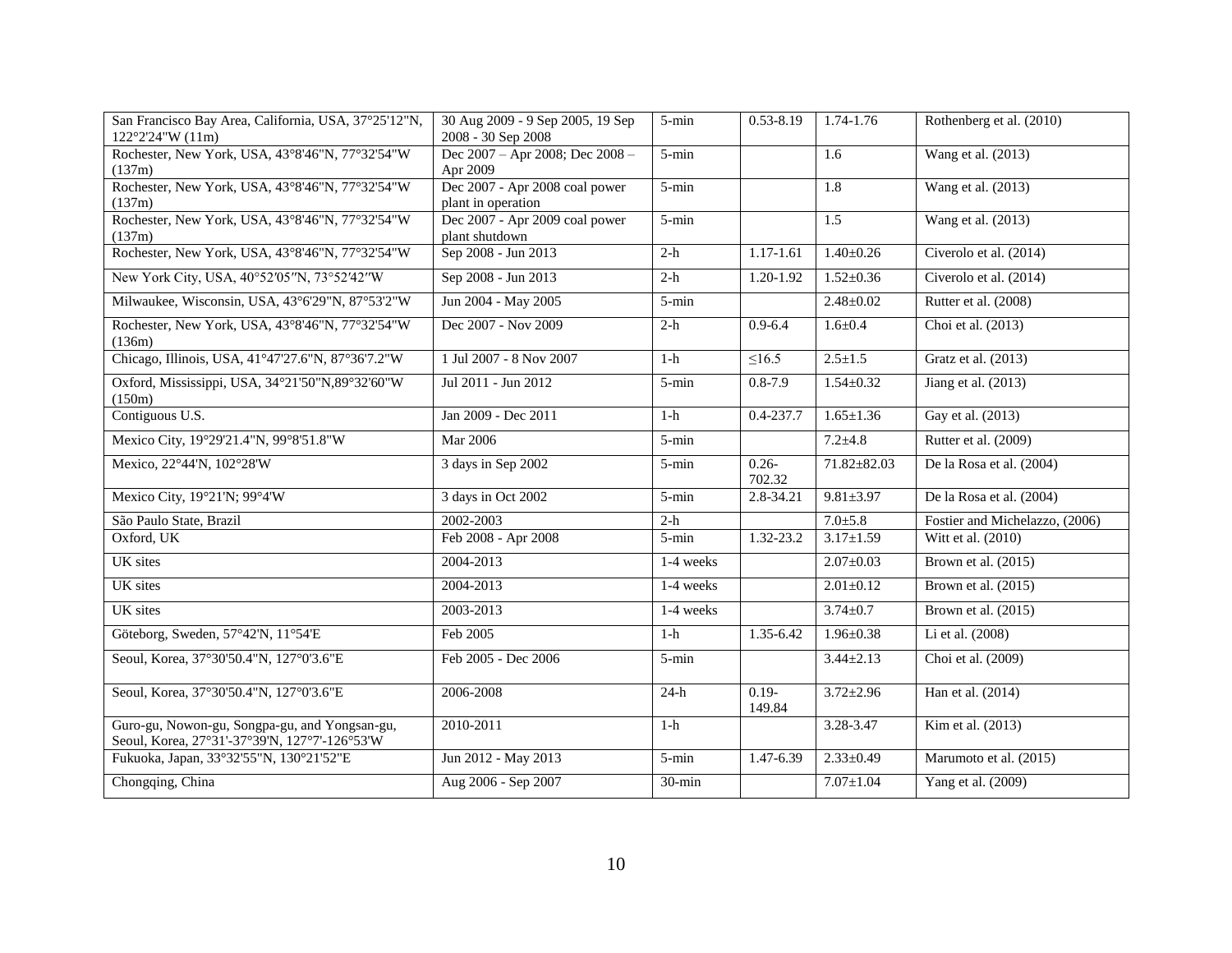| Guangzhou, Pearl River Delta, China, 23°7'26.8"N,<br>113°21'17.4"E                              | Nov 2010 - Oct 2011                                                                                              | $5 - min$ | $2.66 - 11.1$     | $4.60 \pm 1.36$ | Chen et al. (2013)           |
|-------------------------------------------------------------------------------------------------|------------------------------------------------------------------------------------------------------------------|-----------|-------------------|-----------------|------------------------------|
| Nanjing, China, 32°2'N, 118°46'48"E                                                             | Jan 2011 - Dec 2011                                                                                              | 5-min     | $0.8 - 180$       | $7.9 + 7.0$     | Zhu et al. (2012)            |
| <b>High elevation</b>                                                                           |                                                                                                                  |           |                   |                 |                              |
| Pad Monadnock, New Hampshire, USA, 42°51'36"N,<br>71°52'48"W (700m)                             | Jun 2005 - May 2007                                                                                              | $5 - min$ | 1.08-1.69         | 1.26-1.54       | Mao et al. (2008)            |
| Pad Monadnock, New Hampshire, USA, 42°51'36"N,<br>71°52'48"W (700m)                             | 2007                                                                                                             | $5 - min$ | 0.88-2.58         | $1.40 \pm 0.19$ | Sigler et al. (2009)         |
| Look Rock, Tennessee, 35°36'36"N, 83°54'36"W<br>(813m)                                          | Spring-Summer 2004                                                                                               | $1-h$     |                   | 1.65            | Valente et al. (2007)        |
| Storm Peak Laboratory, Colorado, USA (3200m)                                                    | Oct 2006 - May 2007                                                                                              | $1-h$     | 1.06-2.15         | $1.51 \pm 0.12$ | Obrist et al. (2008)         |
| Storm Peak Laboratory, Colorado, USA (3220m)                                                    | Apr 2008 - Jul 2008                                                                                              | $1-h$     | $1.2 - 5.0$       | $1.6 \pm 0.3$   | Fain et al. (2009)           |
| Mt. Bachelor Observatory, Oregon, USA, 43°58'48"N,<br>121°41'24"W (2700m)                       | May 2005 - Aug 2005                                                                                              | $3-h$     | 1.36-1.83         | $1.54 \pm 0.18$ | Swartzendruber et al. (2006) |
| Northern Nevada, USA, 41°30' 3.6"N, 117°30'3.6"W<br>and 41°33'3.6"N, 115°12'39.6"W (1388-1806m) | 29 Mar 2005 - 4 Apr 2005, 26 Sep<br>2005 - 8 Aug 2005, 22 Oct 2005 -<br>28 Oct 2005, 24 Jan 2006 - 30<br>Jan2006 | 5-min     | $\leq 106$        | $2.5 - 3.0$     | Lyman and Gustin (2008)      |
| Northern Nevada, USA, 41°30'N, 117°30'W (1388m)                                                 | Jun 2007 - Aug 2007                                                                                              | $2-h$     | $0.6 - 18.1$      | $1.8 + 1.4$     | Weiss-Penzias et al. (2009)  |
| Contiguous U.S. high elevation sites and Mt. Lulin,<br>Taiwan                                   | Jan 2009 - Dec 2011                                                                                              | $1-h$     | $0.4 - 8.3$       | $1.45 \pm 0.51$ | Gay et al. (2013)            |
| Mt. Gongga, China, 29°20'-30°20'N, 101°30'-<br>102°15'E (1640m)                                 | May 2005 - Jun 2006                                                                                              | 5-15 min  | $0.52 -$<br>21.03 | $3.98 \pm 1.62$ | Fu et al. (2008)             |
| Mt. Gongga, China, 29°20'-30°20'N, 101°30'-<br>102°15'E (1640m)                                 | Jun 2006 - Jun 2007                                                                                              | $5 - min$ | $0.9 - 43.7$      | $3.91 \pm 1.2$  | Fu et al. (2009)             |
| Mt. Leigong, China, 23°23'24"N, 108°12'E (2178m)                                                | May 2008 - May 2009                                                                                              | $10$ -min | $0.41 - 23.9$     | $2.80 \pm 1.51$ | Fu et al. (2010a)            |
| Waliguan, China, 36°17'12"N, 100°53'52.7"E, (3816m)                                             | Sep 2007 - Sep 2008                                                                                              | $10$ -min |                   | $1.98 \pm 0.98$ | Fu et al. (2012a)            |
| Mt. Changbai, China, 42°24'N, 128°28'E (738.1m)                                                 | Aug 2005 - Jul 2006                                                                                              | $1-h$     | 1.28-9.49         | $3.58 \pm 1.78$ | Wan et al. (2009a)           |
| Mt. Changbai, China, 42°24'0.9"N, 128°6'45"E (741m)                                             | Oct 2008 - Oct 2010                                                                                              | $5 - min$ | $<$ dl-9.5        | $1.60 \pm 0.51$ | Fu et al. (2012b)            |
| Mt. Lulin, Taiwan, 23°30'36"N, 120°55'12"E (2862m)                                              | Apr 2006 - Sep 2007                                                                                              | $5 - min$ | $0.24 - 5.75$     | $1.73 \pm 0.61$ | Sheu et al. (2010)           |
| Shangri-La, Tibetan Plateau, China, 28°1'N, 99°44'E<br>(3580m)                                  | Nov 2009 - Nov 2010                                                                                              | $5 - min$ | $1.03 -$<br>13.59 | $2.55 \pm 0.73$ | Zhang et al. (2015)          |
| 5 high-elevation sites                                                                          | Apr 2006 - May 2009                                                                                              | $5 - min$ |                   | $1.65 \pm 0.32$ | Weiss-Penzias et al. (2015)  |
| Mt. Front Lulin, Taiwan, 23°30'36"N, 120°55'12"E<br>(2862m)                                     | Mar, Jul, Sep, Dec 2008                                                                                          | $5 - min$ |                   | $1.4 - 2.2$     | Weiss-Penzias et al. (2015)  |
| Mt. Bachelor Observatory, Oregon, USA,<br>43°58'48"N,121°41'24"W (2763m)                        | 2006-2009                                                                                                        | 5-min     |                   | $1.44 - 1.6$    | Weiss-Penzias et al. (2015)  |
| Reno, Nevada, USA, 39°34'12"N, 119°47'W (1497m)                                                 | Jan 2005 - Aug 2007                                                                                              | $5 - min$ |                   | $1.36 - 1.73$   | Weiss-Penzias et al. (2015)  |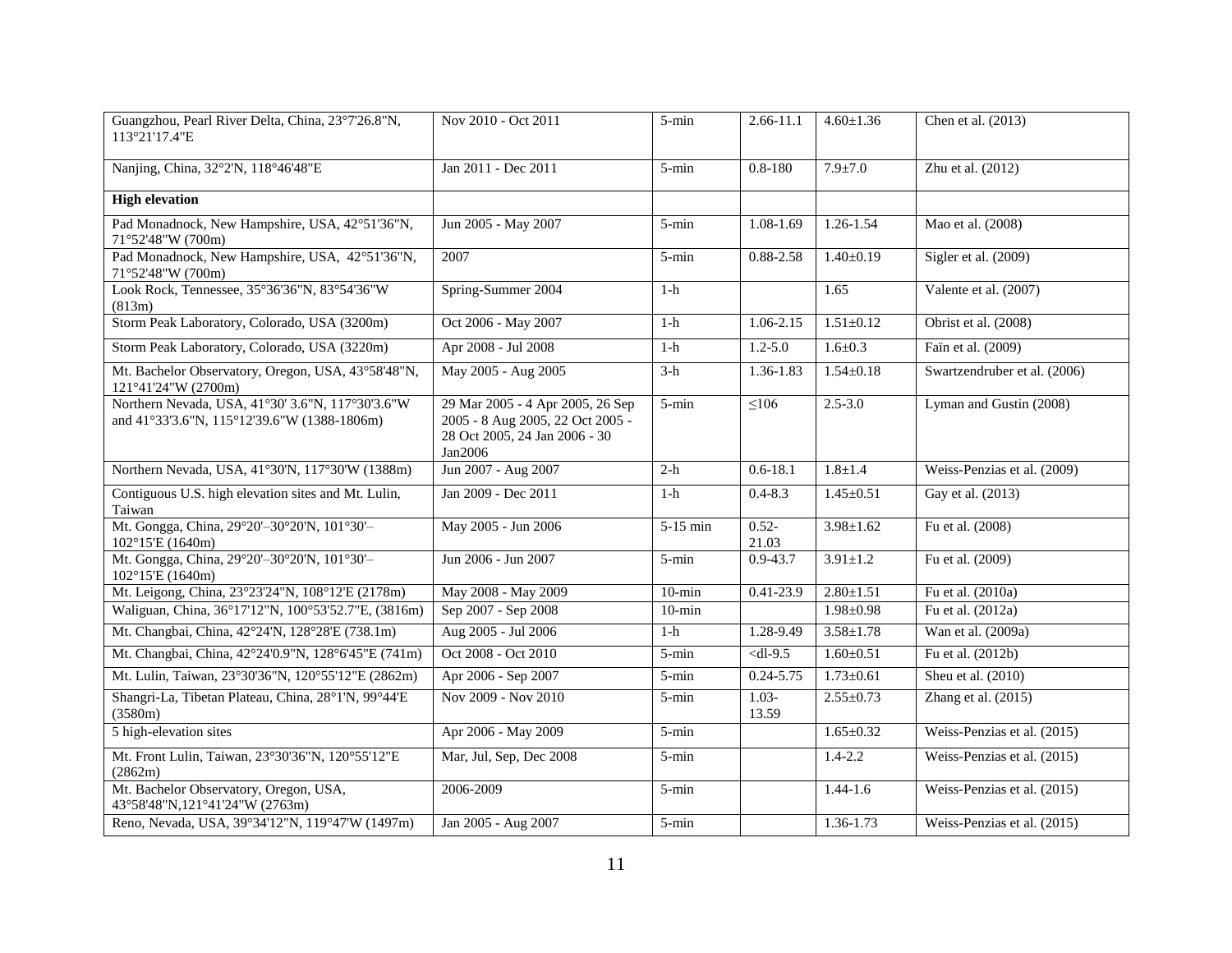| Paradise Valley, Nevada, USA, 41°30'N, 117°30'W<br>(1388m)                        | Jun 2007 - Aug 2007 | 5-mın | $1.79 \pm 1.12$ | Weiss-Penzias et al. (2015) |
|-----------------------------------------------------------------------------------|---------------------|-------|-----------------|-----------------------------|
| Storm Peak Laboratory, Colorado, USA, 40°27'36"N,<br>$106^{\circ}44'24''W(3200m)$ | May 2008 - Jun 2008 | 5-min | $1.59 \pm 0.21$ | Weiss-Penzias et al. (2015) |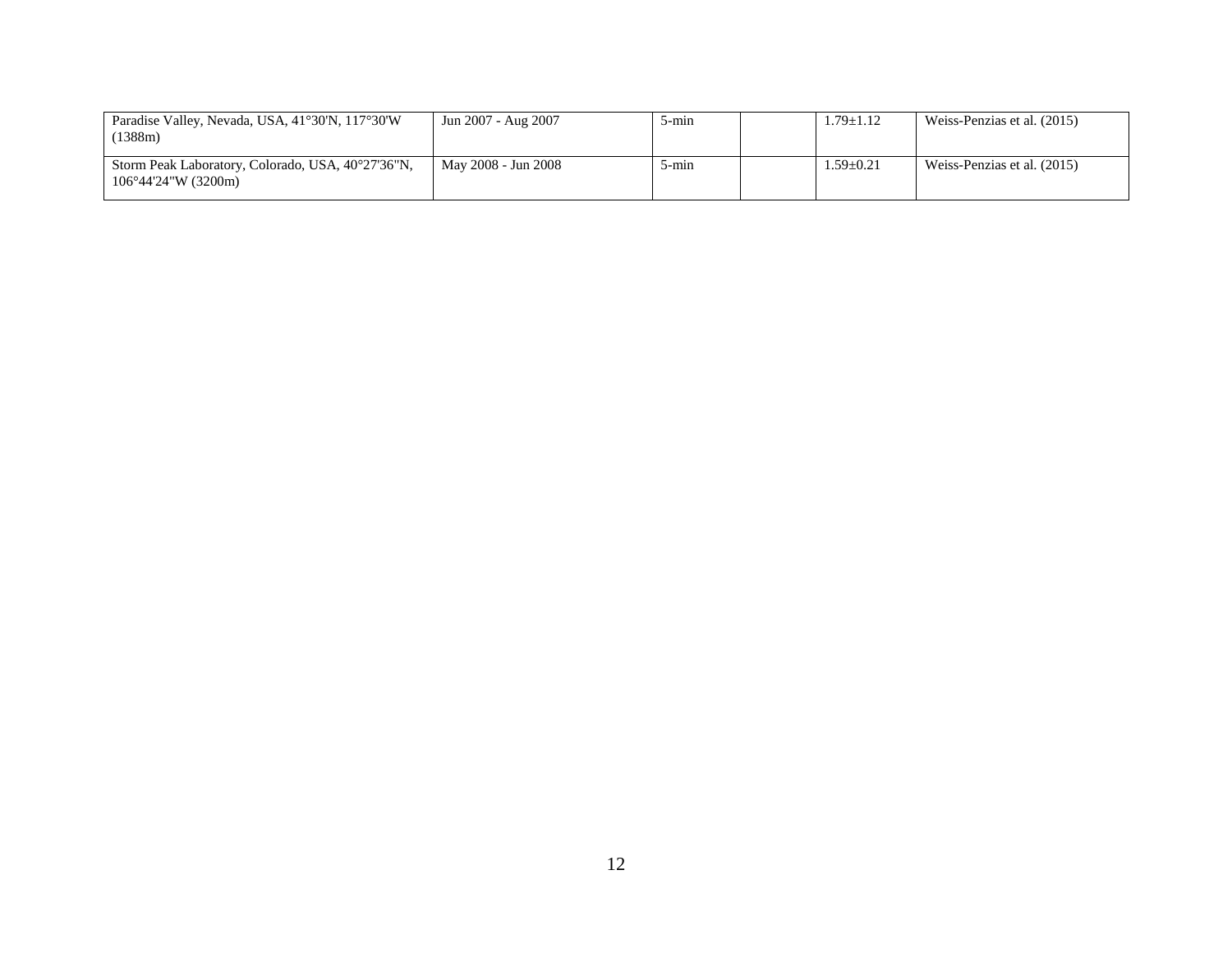| Location (elevation in m.a.s.l.)                                           | Sampling period                                                           | Time<br>resolution | Range                 | Mean $(\pm \sigma)$ | Reference                    |
|----------------------------------------------------------------------------|---------------------------------------------------------------------------|--------------------|-----------------------|---------------------|------------------------------|
| <b>Remote</b>                                                              |                                                                           |                    |                       |                     |                              |
| Experimental Lakes Area, Ontario, Canada,<br>49°39'50"N, 93°43'16"W (369m) | May 2005 - Dec 2006                                                       | $3-h$              | $<$ LOD-<br>24.89     | $0.99 \pm 1.9$      | Cheng et al. (2012)          |
| Salmon Falls Creek Reservoir, Idaho, USA (1510m)                           | 2 weeks per season during summer<br>2005-fall 2006; all of summer<br>2006 | $1-h$              |                       | $3.2 - 8.1$         | Abbott et al. (2008)         |
| Devil's Lake State Park, Wisconsin, USA, 43°25'48"N,<br>89°40'48"W (389m)  | Apr 2003 - Apr 2004                                                       | $1-h$              | $<$ LOD-<br>151       | $3.8 + 8.9$         | Manolopoulos et al. (2007)   |
| Devil's Lake State Park, Wisconsin, USA, 43°26'5"N,<br>89°40'48"W          | Apr 2003 - Mar 2004                                                       | $1-h$              |                       | $5.3 \pm 0.2$       | Rutter et al. (2008)         |
| Contiguous U.S.                                                            | Jan 2009 - Dec 2011                                                       | $2-h$              | $0-223.5$             | $2.55 \pm 5.60$     | Gay et al. (2013)            |
| <b>Rural</b>                                                               |                                                                           |                    |                       |                     |                              |
| Multiple sites in Canada, 43°32'-82°30'N, 114°12' -<br>62°19'W             | 2002-2011                                                                 | $1-3h$             |                       | $0.5 - 100.9$       | Cole et al. (2014)           |
| Huntington Forest, New York, USA, 43°58'12"N,<br>74°13'12"W (500m)         | Jun 2006 - May 2007                                                       | $1-h$              | $<$ LOD-<br>45.4      | $1.8 \pm 2.2$       | Choi et al. (2008)           |
| Huntington Forest, New York, USA, 43°58'12"N,<br>74°13'12"W (510m)         | Dec 2007 - Nov 2009                                                       | $2-h$              | $<$ LOD-<br>63.9      | $1.3 \pm 3.3$       | Choi et al. (2013)           |
| Huntington Forest, New York, USA, 43°58'12"N,<br>74°13'12"W (500m)         | Jan 2009 - Dec 2010                                                       | $2-h$              | $0 - 44$              |                     | Cheng et al. (2013)          |
| Maryhill, Ontario, Canada, 43°31'N, 80°25'W                                | Oct 2004 - Nov 2004                                                       | $2-h$              |                       | $2.3 \pm 3.0$       | Cobbett and Van Heyst (2007) |
| Atlanta, Georgia, USA                                                      | 2005-2008                                                                 | $1-h$              |                       | 8.6                 | Nair et al. (2012)           |
| Wisconsin, USA, 43°26'24"N, 89°40'48"W (389m)                              | 2003-2009                                                                 | $1-h$              | $\langle$ LOD-<br>151 | $2.8 - 11.2$        | Engle et al. (2010)          |
| North Dakota, USA, 48°38'60"N, 102°24'W (692m)                             | 2003-2009                                                                 | $1-h$              | $<$ LOD-<br>19.2      | $2.0 \pm 2.6$       | Engle et al. $(2010)$        |
| Virginia, USA38°31'12"N, 78°26'24"W (1074m)                                | 2003-2009                                                                 | $1-h$              | $<$ LOD-<br>37.7      | $1.8 + 3.9$         | Engle et al. $(2010)$        |
| Dexter, Michigan, USA, 42°25'12"N, 83°54'W                                 | 2004                                                                      | $1-h$              | 1.0-121.7             | $3.8 \pm 6.6$       | Liu et al. (2010)            |
| San Francisco Bay Area, California, USA,<br>37°11'24"N,121°46'12"W (149m)  | 9 Sep 2005-27 Sep 2005, 21 Oct<br>2008-30 Oct 2008                        | $1-h$              | $0.2 - 154$           | $4.58 - 14.5$       | Rothenberg et al. (2010)     |
| Central Wisconsin, USA                                                     | Jun 2007 - Nov 2007                                                       | $1-h$              |                       | $0.6 - 0.8$         | Kolker et al. (2010)         |
| Athens, Ohio, USA, 39°18'N, 82°7'W (330m)                                  | Jul 2004 - Jul 2005                                                       | $1-h$              | 0-461.59              | $12.45 \pm 24.53$   | Yatavelli et al. (2006)      |
| Holland, Illinois, USA 42°46'4.8"N, 86°8'56.4"W                            | 1 Jul 2007 - 8 Nov 2007                                                   | $1-h$              | $\overline{\leq}137$  | $8 + 15$            | Gratz et al. (2013)          |
| Beijing, China, 40°28'51"N, 116°46'30"E (220m)                             | Dec 2008 - Nov 2009                                                       | $1-h$              | $0.12 -$              | $10.1 \pm 18.8$     | Zhang et al. $(2013)$        |

Table S5: Continental boundary layer GOM (pg m<sup>-3</sup>) at remote, rural, urban, and high elevation sites. LOD indicates limit of detection.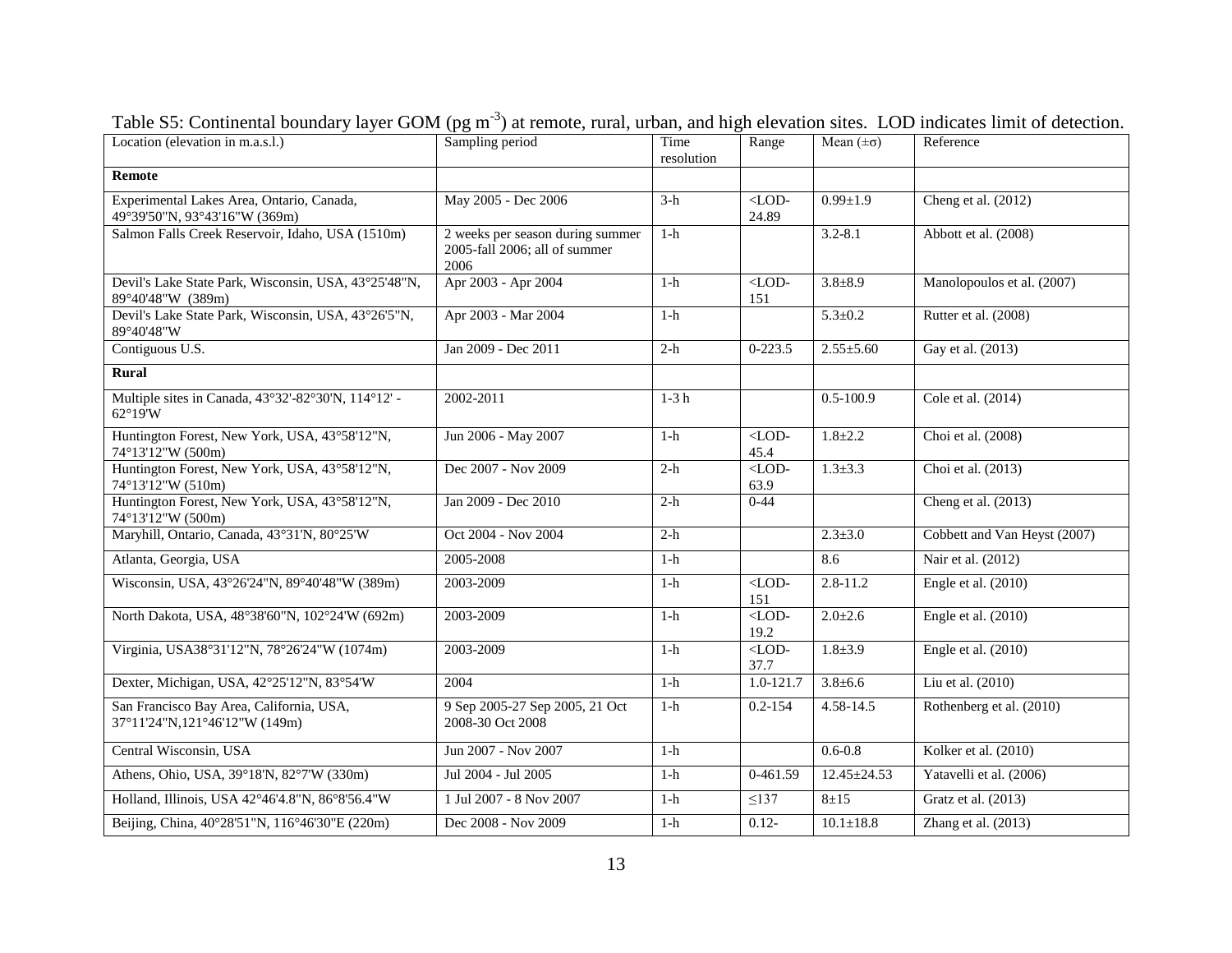|                                                                                   |                                                        |        | 301.20                         |                  |                             |
|-----------------------------------------------------------------------------------|--------------------------------------------------------|--------|--------------------------------|------------------|-----------------------------|
| Chuncheon, Korea, 37°59'24"N, 127°48'36"E                                         | 2006-2008                                              | $24-h$ | $0.1 - 16.9$                   | $2.7 + 2.7$      | Han et al. (2014)           |
| <b>Urban</b>                                                                      |                                                        |        |                                |                  |                             |
| Halifax, Nova Scotia, Canada, 44°39'54.71"N,<br>63°34'9.69"W (125m)               | Jan 2010 - Dec 2011                                    | $2-h$  |                                | $2.1 \pm 3.4$    | Cheng et al. $(2014)$       |
| Toronto, Ontario, Canada, 43°40'N, 79°24'W                                        | Dec 2003 - Nov 2004                                    | $1-h$  | $<$ LOD-<br>284                | $14.2 \pm 13.2$  | Song et al. (2009)          |
| Birmingham, Alabama, USA                                                          | 2005-2008                                              | $1-h$  |                                | 78.2             | Nair et al. (2012)          |
| Reno, Nevada, USA, 39°34'12"N, 119°47'W (1509m)                                   | Nov 2004 - Nov 2007                                    | $2-h$  | $0 - 401$                      | $26 \pm 35$      | Peterson et al. (2009)      |
| Illinois, USA, 38°36'36"N, 90°9'36"W (206m)                                       | 2003-2009                                              | $1-h$  | $<$ LOD-<br>8160               | 11.6-63.3        | Engle et al. $(2010)$       |
| Wisconsin, USA, 43°4'48"N, 87°52'48"W (184m)                                      | 2003-2009                                              | $1-h$  | $<$ LOD-<br>124                | $4.1 - 13.8$     | Engle et al. $(2010)$       |
| Detroit, Michigan, USA, 42°10'48"N, 83°3'36"W                                     | 2004                                                   | $1-h$  | $1.0 -$<br>2472.9              | $15.5 \pm 54.9$  | Liu et al. (2010)           |
| San Francisco Bay Area, California, USA, 37°25'12"N,<br>$122^{\circ}2'24''W(11m)$ | 30 Aug 2009 - 9 Sep 2005, 19 Sep<br>2008 - 30 Sep 2008 | $1-h$  | $0.2 - 19.5$                   | 1.81-2.58        | Rothenberg et al. (2010)    |
| Rochester, New York, USA, 43°8'46"N, 77°32'54"W<br>(137m)                         | Dec 2007 - Apr 2008; Dec 2008 -<br>Apr 2009            | $2-h$  |                                | 5.1              | Wang et al. (2013)          |
| Rochester, New York, USA, 43°8'46"N, 77°32'54"W<br>(137m)                         | Dec 2007 - Apr 2008 coal power<br>plant in operation   | $2-h$  |                                | 9.9              | Wang et al. (2013)          |
| Rochester, New York, USA, 43°8'46"N, 77°32'54"W<br>(137m)                         | Dec 2007 - Apr 2009 coal power<br>plant shutdown       | $2-h$  |                                | 3.9              | Wang et al. (2013)          |
| Rochester, New York, USA, 43°8'46"N, 77°32'54"W<br>(136m)                         | Dec 2007 - Nov 2009                                    | $2-h$  | $<$ LOD-<br>177.6              | $5.6 \pm 10.3$   | Choi et al. (2013)          |
| Rochester, New York, USA, 43°8'46"N, 77°32'54"W                                   | Sep 2008 - Jun 2013                                    | $2-h$  | $0.29 -$<br>23.25              | $8.24 \pm 12.94$ | Civerolo et al. (2014)      |
| New York City, USA, 40°52'05"N, 73°52'42"W                                        | Sep 2008 - Jun 2013                                    | $2-h$  | $0.78 -$<br>13.53              | $6.26 \pm 15.85$ | Civerolo et al. (2014)      |
| Milwaukee, Wisconsin, USA, 43°6'29"N, 87°53'2"W                                   | Jun 2004 - May 2005                                    | $1-h$  |                                | $10.3 \pm 0.2$   | Rutter et al. (2008)        |
| NV98, Nevada, USA, 39°30'36"N, 119°43'12"W<br>(1340m)                             | Jun 2007 - Aug 2007                                    | $2-h$  | $\overline{\text{LOD}}$<br>157 | $46 + 32$        | Weiss-Penzias et al. (2009) |
| DRI, Nevada, USA, 39°34'12"N, 119°47'W (1497m)                                    | Jun 2007 - Aug 2007                                    | $2-h$  | 5.7-401                        | $87 + 57$        | Weiss-Penzias et al. (2009) |
| Chicago, Illinois, USA, 41°47'27.6"N, 87°36'7.2"W                                 | 1 Jul 2007 - 8 Nov 2007                                | $1-h$  | $\leq$ 2707                    | $17 + 87$        | Gratz et al. (2013)         |
| Oxford, Mississippi, USA, 34°21'50"N, 89°32'60"W<br>(150m)                        | Jul 2011 - Jun 2012                                    | $1-h$  | $0 - 84$                       | $3.87 \pm 6.17$  | Jiang et al. $(2013)$       |
| Contiguous U.S.                                                                   | Jan 2009 - Dec 2011                                    | $2-h$  | 0-7694.8                       | $9.69 \pm 59.64$ | Gay et al. (2013)           |
| Mexico City, 19°29'21.4"N, 99°8'51.8"W                                            | Mar 2006                                               | $1-h$  |                                | $62 + 64$        | Rutter et al. (2009)        |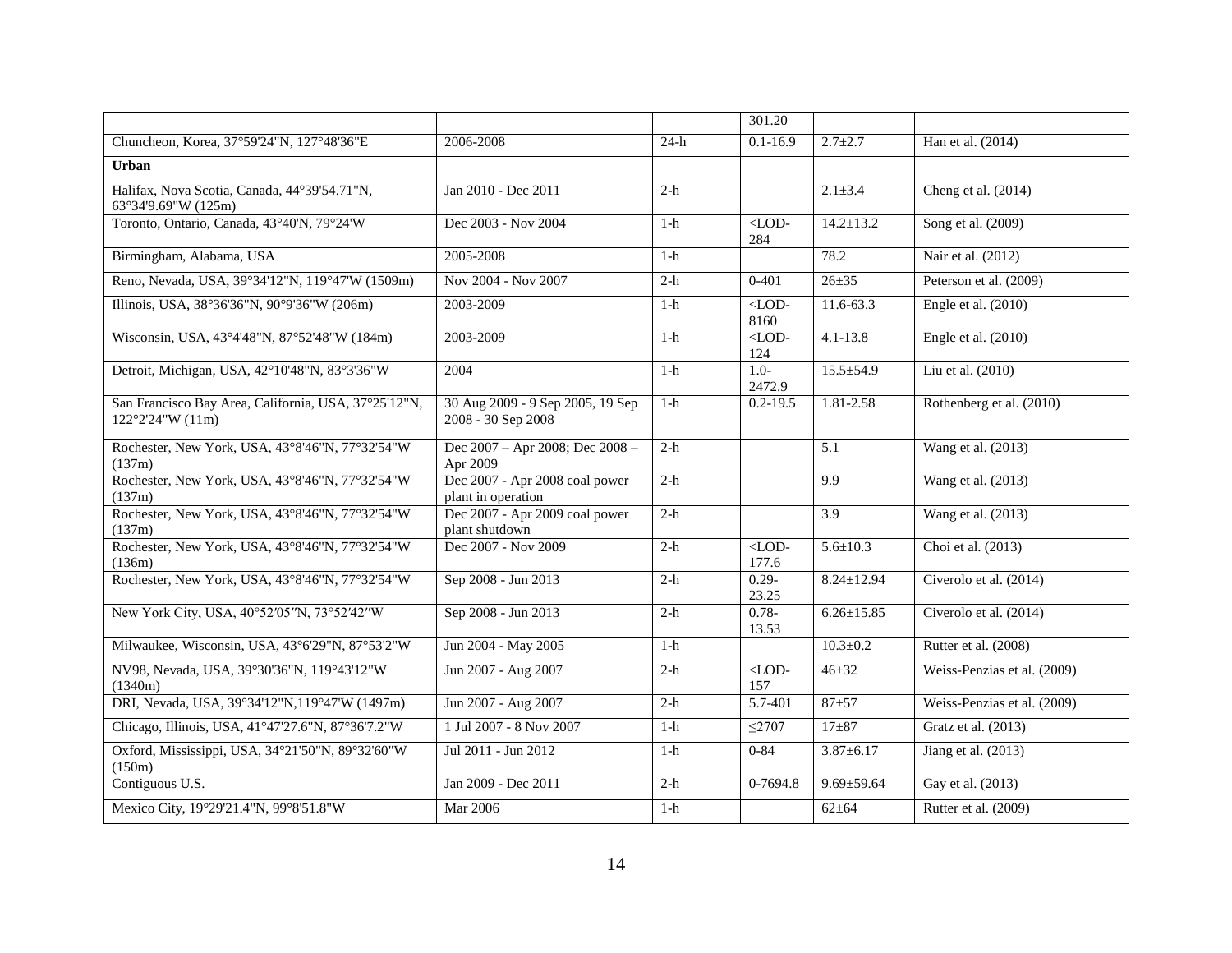| Göteborg, Sweden, 57°42'N, 11°54'E                                                              | Feb 2005                                                                                                         | $1-h$         | $0.34 -$<br>32.84     | $2.53 \pm 4.09$            | Li et al. (2008)             |
|-------------------------------------------------------------------------------------------------|------------------------------------------------------------------------------------------------------------------|---------------|-----------------------|----------------------------|------------------------------|
| Seoul, Korea, 37°30'50.4"N, 127°0'3.6"E                                                         | 2006-2008                                                                                                        | 24 h          | $0.9 - 57.3$          | $11.3 \pm 9.5$             | Han et al. (2014)            |
| Fukuoka, Japan, 33°32'55"N, 130°21'52"E                                                         | Jun 2012 - May 2013                                                                                              | $2-h$         | $\langle$ LOD-<br>123 | $5.7 + 9.4$                | Marumoto et al. (2015)       |
| <b>High elevation</b>                                                                           |                                                                                                                  |               |                       |                            |                              |
| Pad Monadnock, New Hampshire, USA, 42°51'36"N,<br>71°52'48"W (700m)                             | 2007                                                                                                             | $2-h$         | $0 - 33$              | $1.2 \pm 2.7$              | Sigler et al. $(2009)$       |
| Pad Monadnock, New Hampshire, USA, 42°51'36"N,<br>71°52'48"W (700m)                             | Jun 2005 – Oct 2008                                                                                              | $90$ -min     | $<$ LOD-<br>5.1       | $0.18 - 1.4$               | Mao and Talbot (2012)        |
| Look Rock, Tennessee, USA, 35°36'36"N, 83°54'36"W<br>(813m)                                     | Spring-Summer 2004                                                                                               | $1-h$         |                       | 5                          | Valente et al. (2007)        |
| Northern Nevada, USA, 41°30' 3.6"N, 117°30'3.6"W<br>and 41°33'3.6"N, 115°12'39.6"W (1388-1806m) | 29 Mar 2005 - 4 Apr 2005, 26 Sep<br>2005 - 8 Aug 2005, 22 Oct 2005 -<br>28 Oct 2005, 24 Jan 2006 - 30<br>Jan2006 | $2-h$         | $\leq150$             | $7.0 - 13.0$               | Lyman and Gustin (2008)      |
| NV02, Nevada, USA, 41°30'N, 117°30'W (1388m)                                                    | Jun 2007 - Aug 2007                                                                                              | $2-h$         | $<$ LOD-<br>143       | $26 + 26$                  | Weiss-Penzias et al. (2009)  |
| Storm Peak Laboratory, Colorado, USA (3220m)                                                    | Apr 2008 - Jul 2008                                                                                              | $1-h$         | $0-137$               | $20 \pm 21$                | Faïn et al. (2009)           |
| Mt. Bachelor Observatory, Oregon, USA, 43°58'48"N,<br>121°41'24"W (2700m)                       | May 2005 - Aug 2005                                                                                              | $3-h$         | $\langle$ LOD-<br>141 | $39 \pm 75$                | Swartzendruber et al. (2006) |
| Contiguous U.S. high elevation sites and Mt. Lulin,<br>Taiwan                                   | Jan 2009 - Dec 2011                                                                                              | $2-h$         | $0.2 - 555$           | $143.25 \pm 105.91$        | Gay et al. (2013)            |
| Waliguan, China, 36°17'12"N, 100°53'52.7"E, (3816m)                                             | Sep 2007 - Sep 2008                                                                                              | $3.5 - 7.5 h$ |                       | $7.4 \pm 4.8$              | Fu et al. (2012a)            |
| Mt. Changbai, China, 42°24'N, 128°28'E (738.1m)                                                 | Aug 2005 - Jul 2006                                                                                              | $1-h$         | $0 - 880$             | 29-84                      | Wan et al. (2009b)           |
| Mt. Lulin, Taiwan, 23°30'36"N, 120°55'12"E (2862m)                                              | Apr 2006 - Sep 2007                                                                                              | $1-2h$        | $\leq$ 194.7          | $12.1 \pm 20$              | Sheu et al. (2010)           |
| Shangri-La, Tibetan Plateau, China, 28°1'N, 99°44'E<br>(3580m)                                  | Nov 2009 - Nov 2010                                                                                              | $1-h$         | $0.71 -$<br>39.85     | $8.22 \pm 7.90$            | Zhang et al. (2015)          |
| 5 high-elevation sites                                                                          | Apr 2006 - May 2009                                                                                              | $2-h$         |                       | $30 \pm 24$<br>$(GOM+PBM)$ | Weiss-Penzias et al. (2015)  |
| Mt. Front Lulin, Taiwan, 23°30'36"N, 120°55'12"E<br>(2862m)                                     | Mar, Jul, Sep, Dec 2008                                                                                          | $2-h$         |                       | $11-27$<br>$(GOM+PBM)$     | Weiss-Penzias et al. (2015)  |
| Mt. Bachelor Observatory, Oregon, USA,<br>43°58'48"N,121°41'24"W (2763m)                        | 2006-2009                                                                                                        | $2-h$         |                       | $32 - 44$<br>$(GOM+PBM)$   | Weiss-Penzias et al. (2015)  |
| Reno, Nevada, USA, 39°34'12"N, 119°47'W (1497m)                                                 | Jan 2005 - Aug 2007                                                                                              | $2-h$         |                       | 14-68<br>$(GOM+PBM)$       | Weiss-Penzias et al. (2015)  |
| Paradise Valley, Nevada, USA 41°30'N, 117°30'W<br>(1388m)                                       | Jun 2007 - Aug 2007                                                                                              | $2-h$         |                       | $32 \pm 16$<br>$(GOM+PBM)$ | Weiss-Penzias et al. (2015)  |
| Storm Peak Laboratory, Colorado, USA, 40°27'36"N,<br>106°44'24"W (3200m)                        | May 2008 - Jun 2008                                                                                              | $2-h$         |                       | 27-34<br>$(GOM+PBM)$       | Weiss-Penzias et al. (2015)  |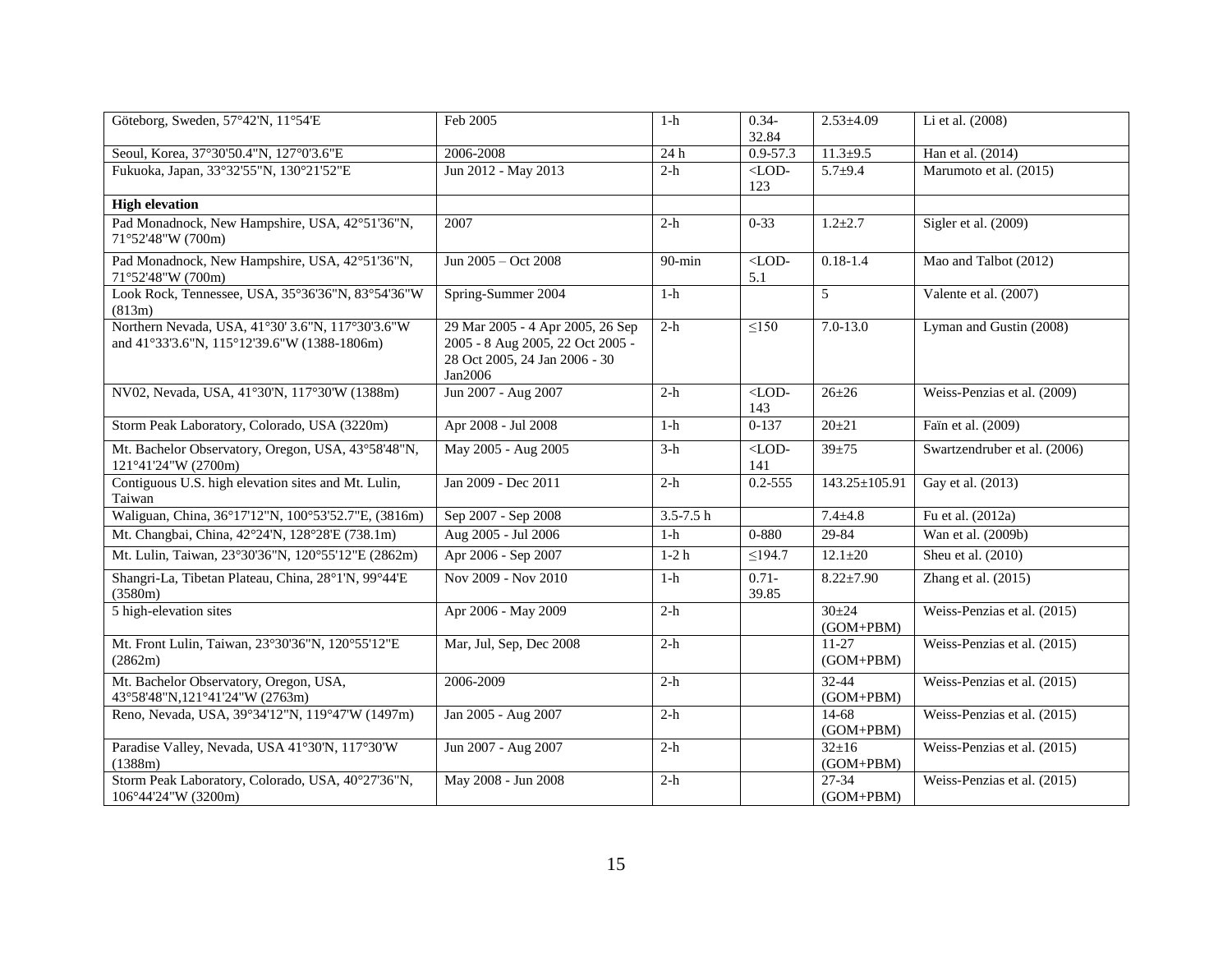| Table S6: Continental boundary layer PBM ( $pg \, m^{-3}$ ) at remote, rural, urban, and high elevation sites. LOD indicates limit of detection; |  |  |
|--------------------------------------------------------------------------------------------------------------------------------------------------|--|--|
| TPM indicates total particulate mercury; FPBM indicates fine particulate mercury; CPBM indicates coarse particulate mercury.                     |  |  |

| Location (elevation in m.a.s.l.)                                           | Sampling period                                    | Time<br>resolution | Range<br>Mean $(\pm \sigma)$           |                                    | Reference                    |
|----------------------------------------------------------------------------|----------------------------------------------------|--------------------|----------------------------------------|------------------------------------|------------------------------|
| <b>Remote</b>                                                              |                                                    |                    |                                        |                                    |                              |
| Experimental Lakes Area, Ontario, Canada,<br>49°39'50"N, 93°43'16"W (369m) | May 2005 - Dec 2006                                | $3-h$              | $<$ LOD-<br>42.33                      | $4.4 \pm 3.7$                      | Cheng et al. (2012)          |
| Devil's Lake State Park, Wisconsin, USA, 43°25'48"N,<br>89°40'48"W (389m)  | Apr 2003 - Apr 2004                                | $1-h$              | $<$ LOD-<br>205                        | $8.6 \pm 8.3$                      | Manolopoulos et al. (2007)   |
| Devil's Lake State Park, Wisconsin, USA, 43°26'5"N,<br>89°40'48"W          | Apr 2003 - Mar 2004                                | $1-h$              |                                        | $9.1 \pm 0.1$                      | Rutter et al. (2008)         |
| Contiguous U.S.                                                            | Jan 2009 - Dec 2011                                | $2-h$              | $0-403.6$                              | $5.12 \pm 7.43$                    | Gay et al. (2013)            |
| <b>Rural</b>                                                               |                                                    |                    |                                        |                                    |                              |
| Multiple sites in Canada, 43°32'-82°30'N, 114°12' -<br>62°19'W             | $2002 - 2011$                                      | $1-3h$             |                                        | 2.3-168.5                          | Cole et al. (2014)           |
| Maryhill, Ontario, Canada 43°31'N, 80°25'W                                 | Oct 2004 - Nov 2004                                | $2-h$              |                                        | $3.0 \pm 6.2$                      | Cobbett and Van Heyst (2007) |
| Atlanta, Georgia, USA                                                      | 2005-2008                                          | $1-h$              |                                        | 4.4                                | Nair et al. (2012)           |
| Wisconsin, USA, 43°26'24"N, 89°40'48"W (389m)                              | 2003-2009                                          | $1-h$              | $<$ LOD-<br>205                        | $6.4 - 12.2$                       | Engle et al. (2010)          |
| North Dakota, USA, 48°38'60"N, 102°24'W (692m)                             | 2003-2009                                          | $1-h$              | $<$ LOD-<br>11.9                       | $2.2 + 2.4$                        | Engle et al. (2010)          |
| Virginia, USA38°31'12"N, 78°26'24"W (1074m)                                | 2003-2009                                          | $1-h$              | $<$ LOD-<br>19.4                       | $4.6 \pm 3.9$                      | Engle et al. $(2010)$        |
| Dexter, Michigan, USA, 42°25'12"N, 83°54'W                                 | 2004                                               | $1-h$              | 1.0-90.6                               | $6.1 \pm 5.5$                      | Liu et al. (2010)            |
| Huntington Forest, New York, USA, 43°58'12"N,<br>74°13'12"W (500m)         | Jun 2006 - May 2007                                | $1-h$              | $<$ LOD-<br>54.0                       | $3.2 \pm 3.7$                      | Choi et al. (2008)           |
| Huntington Forest, New York, USA, 43°58'12"N,<br>74°13'12"W (510m)         | Dec 2007 - Nov 2009                                | $2-h$              | $\overline{\text{LOD}}$<br>97.6        | $4.1 \pm 7.8$                      | Choi et al. (2013)           |
| Huntington Forest, New York, USA, 43°58'12"N,<br>74°13'12"W (500m)         | Jan 2009 - Dec 2010                                | $2-h$              | $0 - 39$                               |                                    | Cheng et al. $(2013)$        |
| San Francisco Bay Area, California, USA,<br>37°11'24"N,121°46'12"W (149m)  | 9 Sep 2005-27 Sep 2005, 21 Oct<br>2008-30 Oct 2008 | $1-h$              | $0.2 - 37.5$                           | 3.68-7.99                          | Rothenberg et al. (2010)     |
| Central Wisconsin, USA                                                     | Jun 2007 - Nov 2007                                | $1-h$              |                                        | $2.6 - 5.0$                        | Kolker et al. (2010)         |
| Athens, Ohio, USA, 39°18'N, 82°7'W (330m)                                  | Jul 2004 - Jul 2005                                | $1-h$              | 0-76.82                                | $5.29 \pm 6.04$                    | Yatavelli et al. (2006)      |
| Holland, Illinois, USA 42°46'4.8"N, 86°8'56.4"W                            | 1 Jul 2007 - 8 Nov 2007                            | $1-h$              | $\leq$ 31                              | 6±4                                | Gratz et al. (2013)          |
| Lichwin, Poland, 49°52.957'N, 20°57.024'E                                  | 19 Aug 2003 - 29 Aug 2003                          | $23-h$             | $0.02 - 0.2$<br>ng m $3$<br><b>TPM</b> | $0.11 \pm 0.05$ ng<br>$m^{-3}$ TPM | Zielonka et al. (2005)       |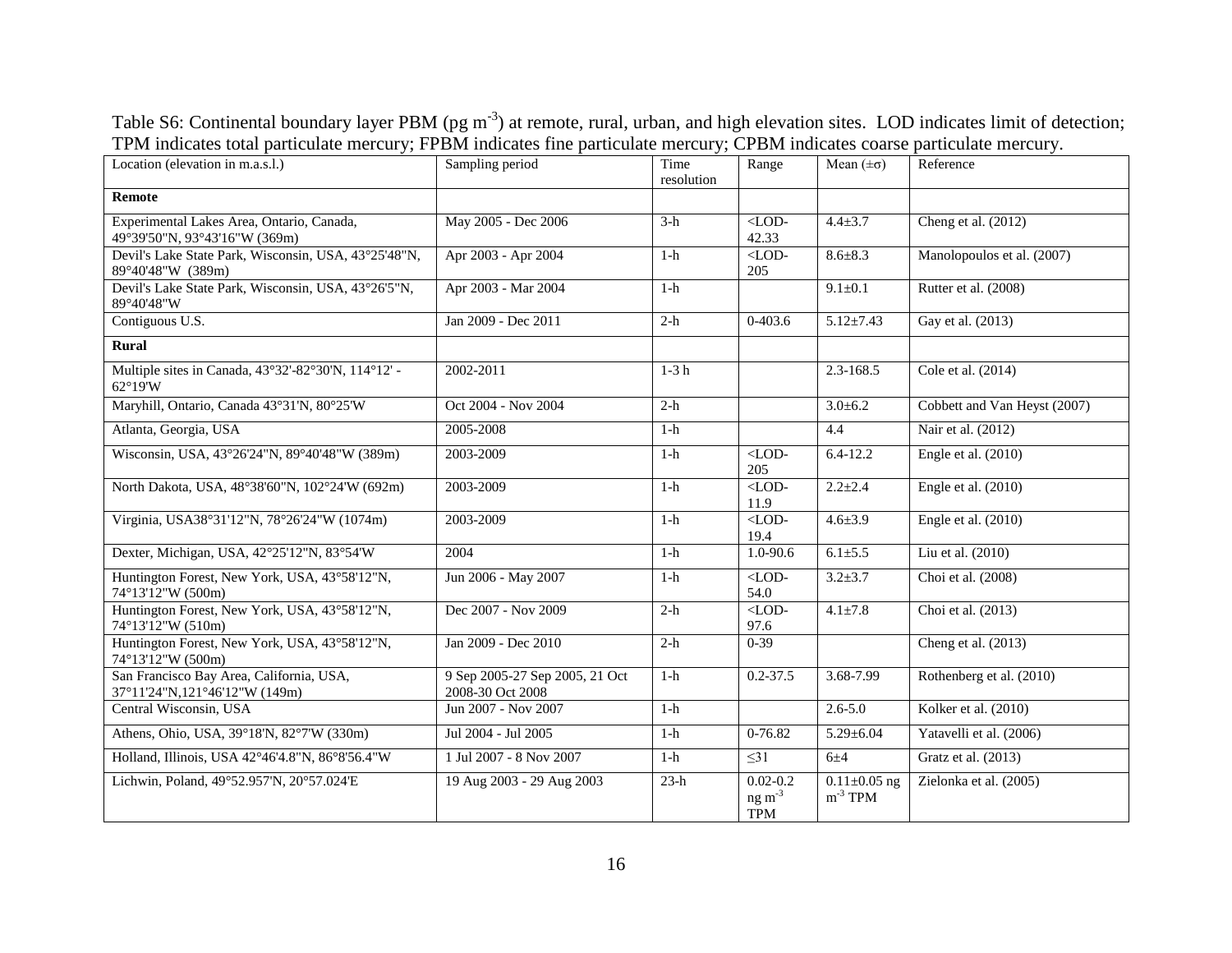| Lichwin, Poland, 49°52.957'N, 20°57.024'E                                         | 6 Jan 2004 - 3 Feb 2004                                   | $23-h$      |                                                          | $1.05 \pm 0.18$                                      | Zielonka et al. (2005)               |
|-----------------------------------------------------------------------------------|-----------------------------------------------------------|-------------|----------------------------------------------------------|------------------------------------------------------|--------------------------------------|
| Jeziory, Poland                                                                   | Apr 2013 - Oct 2014                                       | 24-72 h     | FPBM:<br>$<$ LOD-<br>16.1,<br>CPBM:<br>$<$ LOD-<br>142.5 | FPBM:<br>$2.4 \pm 2.8$ ,<br>CPBM:<br>$20.8 \pm 21.6$ | Siudek et al. (2016)                 |
| Beijing, China, 40°28'51"N, 116°46'30"E (220m)                                    | Dec 2008 - Nov 2009                                       | $1-h$       | $0.49 -$<br>1090.24                                      | $98.2 \pm 112.7$                                     | Zhang et al. (2013)                  |
| Chuncheon, Korea, 37°59'24"N, 127°48'36"E                                         | 2006-2008; Fall 2009, winter<br>2009, summer 2010 for TPM | $24 - 48 h$ | $0.1 - 30$                                               | $3.7 \pm 5.7$ ,<br>TPM: 0.9-<br>8.5                  | Kim et al. (2012); Han et al. (2014) |
| Urban                                                                             |                                                           |             |                                                          |                                                      |                                      |
| Halifax, Nova Scotia, Canada, 44°39'54.71"N,<br>63°34'9.69"W (125m)               | Jan 2010 - Dec 2011                                       | $2-h$       |                                                          | $2.3 \pm 3.1$                                        | Cheng et al. (2014)                  |
| Toronto, Ontario, Canada, 43°40'N, 79°24'W                                        | Dec 2003 - Nov 2004                                       | $1-h$       | $<$ LOD-<br>252                                          | $21.5 \pm 16.4$                                      | Song et al. (2009)                   |
| Birmingham, Alabama, USA                                                          | 2005-2008                                                 | $1-h$       |                                                          | 39.5                                                 | Nair et al. (2012)                   |
| Reno, Nevada, USA, 39°34'12"N, 119°47'W (1509m)                                   | Nov 2004 - Nov 2007                                       | $2-h$       | $0 - 180$                                                | 9±10                                                 | Peterson et al. (2009)               |
| Illinois, USA, 38°36'36"N, 90°9'36"W (206m)                                       | 2003-2009                                                 | $1-h$       | $<$ LOD-<br>11600                                        | 12.9-37.9                                            | Engle et al. (2010)                  |
| Wisconsin, USA, 43°4'48"N, 87°52'48"W (184m)                                      | 2003-2009                                                 | $1-h$       | $\overline{\text{LOD}}$<br>507                           | $10.2 - 15.7$                                        | Engle et al. (2010)                  |
| Detroit, Michigan, USA, 42°10'48"N, 83°3'36"W                                     | 2004                                                      | $1-h$       | 1.0-1345.2                                               | $18.1 \pm 61$                                        | Liu et al. (2010)                    |
| San Francisco Bay Area, California, USA, 37°25'12"N,<br>$122^{\circ}2'24''W(11m)$ | 30 Aug 2009 - 9 Sep 2005, 19 Sep<br>2008 - 30 Sep 2008    | $1-h$       | $0.2 - 29.4$                                             | $3.06 - 3.17$                                        | Rothenberg et al. (2010)             |
| Rochester, New York, USA, 43°8'46"N, 77°32'54"W<br>(137m)                         | Dec 2007 - Apr 2008; Dec 2008 -<br>Apr 2009               | $2-h$       |                                                          | 8.9                                                  | Wang et al. (2013)                   |
| Rochester, New York, USA, 43°8'46"N, 77°32'54"W<br>(137m)                         | Dec 2007 - Apr 2008 coal power<br>plant in operation      | $2-h$       |                                                          | 21.8                                                 | Wang et al. $(2013)$                 |
| Rochester, New York, USA, 43°8'46"N, 77°32'54"W<br>(137m)                         | Dec 2007 - Apr 2009 coal power<br>plant shutdown          | $2-h$       |                                                          | 7.3                                                  | Wang et al. (2013)                   |
| Rochester, New York, USA, 43°8'46"N, 77°32'54"W<br>(136m)                         | Dec 2007 - Nov 2009                                       | $2-h$       | $\overline{\text{QCD}}$<br>271.2                         | $8.7 \pm 12.8$                                       | Choi et al. (2013)                   |
| Rochester, New York, USA, 43°8'46"N, 77°32'54"W                                   | Sep 2008 - Jun 2013                                       | $2-h$       | 2.36-27.32                                               | $13.48 \pm 21.01$                                    | Civerolo et al. (2014)               |
| New York City, USA, 40°52'05"N, 73°52'42"W                                        | Sep 2008 - Jun 2013                                       | $2-h$       | 1.42-15.82                                               | $7.96 \pm 12.13$                                     | Civerolo et al. (2014)               |
| Milwaukee, Wisconsin, USA, 43°6'29"N, 87°53'2"W                                   | Jun 2004 - May 2005                                       | $1-h$       |                                                          | $11.8 \pm 0.3$                                       | Rutter et al. (2008)                 |
| NV98, Nevada, USA, 39°30'36"N, 119°43'12"W<br>(1340m)                             | Jun 2007 - Aug 2007                                       | $2-h$       | $<$ LOD-55                                               | $5\pm4$                                              | Weiss-Penzias et al. (2009)          |
| DRI, Nevada, USA, 39°34'12"N, 119°47'W (1497m)                                    | Jun 2007 - Aug 2007                                       | $2-h$       | $\overline{\text{LOD}}$                                  | 10±10                                                | Weiss-Penzias et al. (2009)          |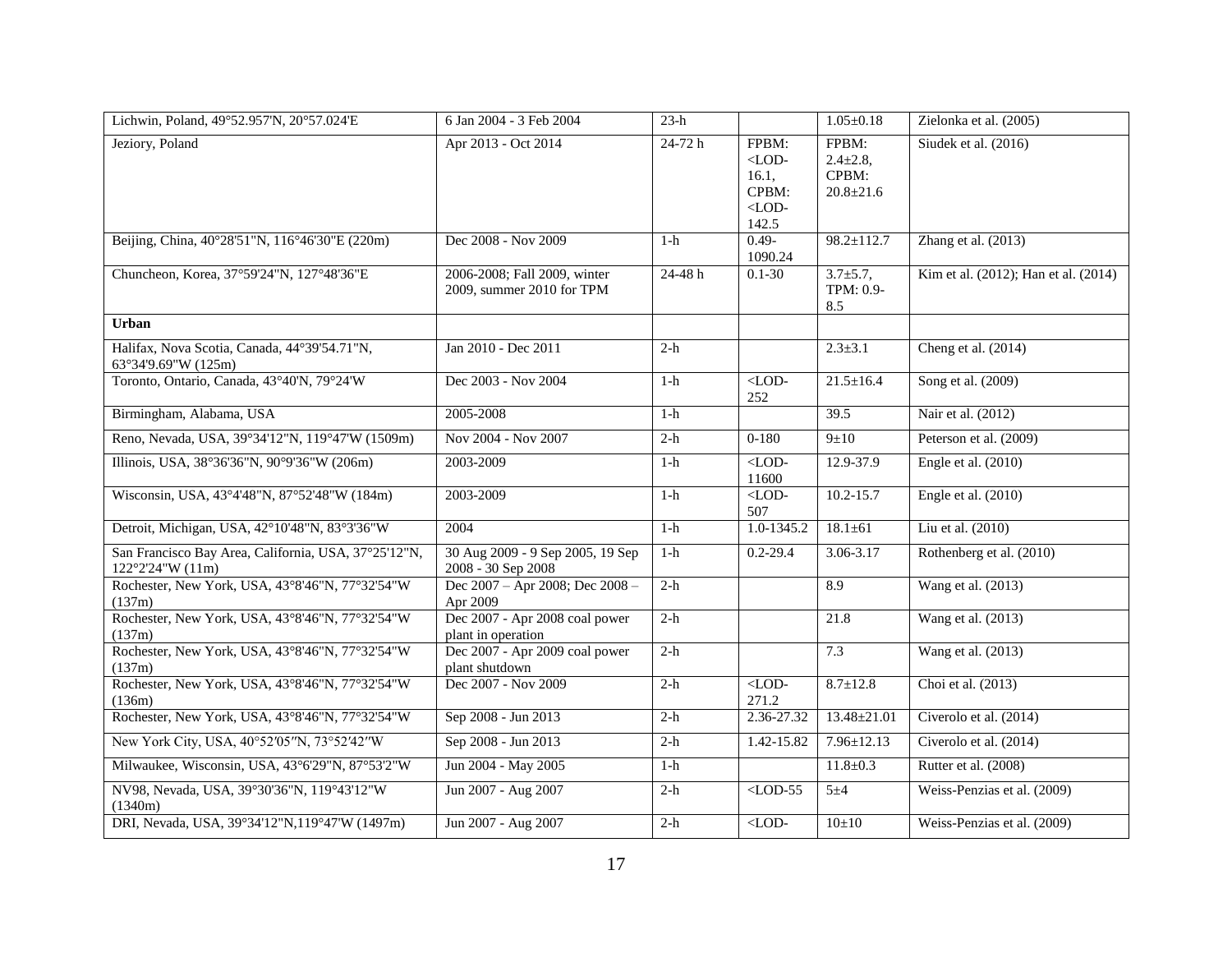|                                                                                                 |                                                                                                                  |            | 180                                                            |                                                      |                                      |
|-------------------------------------------------------------------------------------------------|------------------------------------------------------------------------------------------------------------------|------------|----------------------------------------------------------------|------------------------------------------------------|--------------------------------------|
| Chicago, Illinois, USA, 41°47'27.6"N, 87°36'7.2"W                                               | 1 Jul 2007 - 8 Nov 2007                                                                                          | $1-h$      | $\leq 401$                                                     | $9\pm20$                                             | Gratz et al. (2013)                  |
| Oxford, Mississippi, USA, 34°21'50"N, 89°32'60"W<br>(150m)                                      | Jul 2011 - Jun 2012                                                                                              | $1-h$      | $0 - 33$                                                       | $4.58 \pm 3.40$                                      | Jiang et al. (2013)                  |
| Contiguous U.S.                                                                                 | Jan 2009 - Dec 2011                                                                                              | $2-h$      | 0-3687.2                                                       | $8.46 \pm 29.05$                                     | Gay et al. (2013)                    |
| Mexico City, 19°29'21.4"N, 99°8'51.8"W                                                          | <b>Mar 2006</b>                                                                                                  | $1-h$      |                                                                | $187 + 300$                                          | Rutter et al. (2009)                 |
| São Paulo State, Brazil                                                                         | 2002-2003                                                                                                        | $24-h$     |                                                                | TPM:<br>$400 \pm 300$                                | Fostier and Michelazzo, (2006)       |
| Göteborg, Sweden, 57°42'N, 11°54'E                                                              | Feb 2005                                                                                                         | $1-h$      | 3.89-20.26                                                     | $12.5 \pm 5.88$                                      | Li et al. (2008)                     |
| Poznań, Poland, 52°42'N,16°88'E                                                                 | Apr 2013 - Oct 2014                                                                                              | $24-72h$   | FPBM:<br>$\langle$ LOD-<br>77.1,<br>CPBM:<br>$<$ LOD-<br>604.9 | FPBM:<br>$7.3 \pm 9.1$ ,<br>CPBM:<br>$22.6 \pm 45.3$ | Siudek et al. (2016)                 |
| Shanghai, China                                                                                 | Jul 2004 - Apr 2006                                                                                              | $24-h$     | $0.07 - 1.45$<br>$ng m-3$<br><b>TPM</b>                        | $0.56 \pm 0.22$ ng<br>$m^{-3}$ TPM                   | Xiu et al. (2009)                    |
| Shanghai, China                                                                                 | Jul 2004 - Apr 2006                                                                                              | $24-h$     | $0.2 - 0.47$<br>$ng m-3$<br>TPM                                | $0.33 \pm 0.09$ ng<br>$m^{-3}$ TPM                   | Xiu et al. (2009)                    |
| Beijing, China                                                                                  | Jan 2006 - Dec 2006                                                                                              | $12-h$     |                                                                | $263 \pm 246$<br>(day),<br>$280 \pm 383$<br>(night)  | Schleicher et al. (2015)             |
| Seoul, Korea, 37°30'50.4"N, 127°0'3.6"E                                                         | 2006-2008; winter, summer 2010<br>for TPM                                                                        | $24 - 48h$ | $2.1 - 64.3$                                                   | $13.4 \pm 12.0$ ,<br>TPM: 1.1-<br>18.9               | Kim et al. (2012); Han et al. (2014) |
| Fukuoka, Japan, 33°32'55"N, 130°21'52"E                                                         | Jun 2012 - May 2013                                                                                              | $2-h$      | $<$ LOD-<br>139                                                | 10±11                                                | Marumoto et al. (2015)               |
| <b>High elevation</b>                                                                           |                                                                                                                  |            |                                                                |                                                      |                                      |
| Look Rock, Tennessee, USA, 35°36'36"N, 83°54'36"W<br>(813m)                                     | Spring-Summer 2004                                                                                               | $1-h$      |                                                                | 7                                                    | Valente et al. (2007)                |
| Northern Nevada, USA, 41°30' 3.6"N, 117°30'3.6"W<br>and 41°33'3.6"N, 115°12'39.6"W (1388-1806m) | 29 Mar 2005 - 4 Apr 2005, 26 Sep<br>2005 - 8 Aug 2005, 22 Oct 2005 -<br>28 Oct 2005, 24 Jan 2006 - 30<br>Jan2006 | $2-h$      | $\leq 65$                                                      | $9.0 - 13.0$                                         | Lyman and Gustin (2008)              |
| NV02, Nevada, USA, 41°30'N, 117°30'W (1388m)                                                    | Jun 2007 - Aug 2007                                                                                              | $2-h$      | $<$ LOD-<br>102                                                | $6\pm9$                                              | Weiss-Penzias et al. (2009)          |
| Storm Peak Laboratory, Colorado, USA (3220m)                                                    | Apr 2008 - Jul 2008                                                                                              | $1-h$      | $0 - 33$                                                       | 9±6                                                  | Faïn et al. (2009)                   |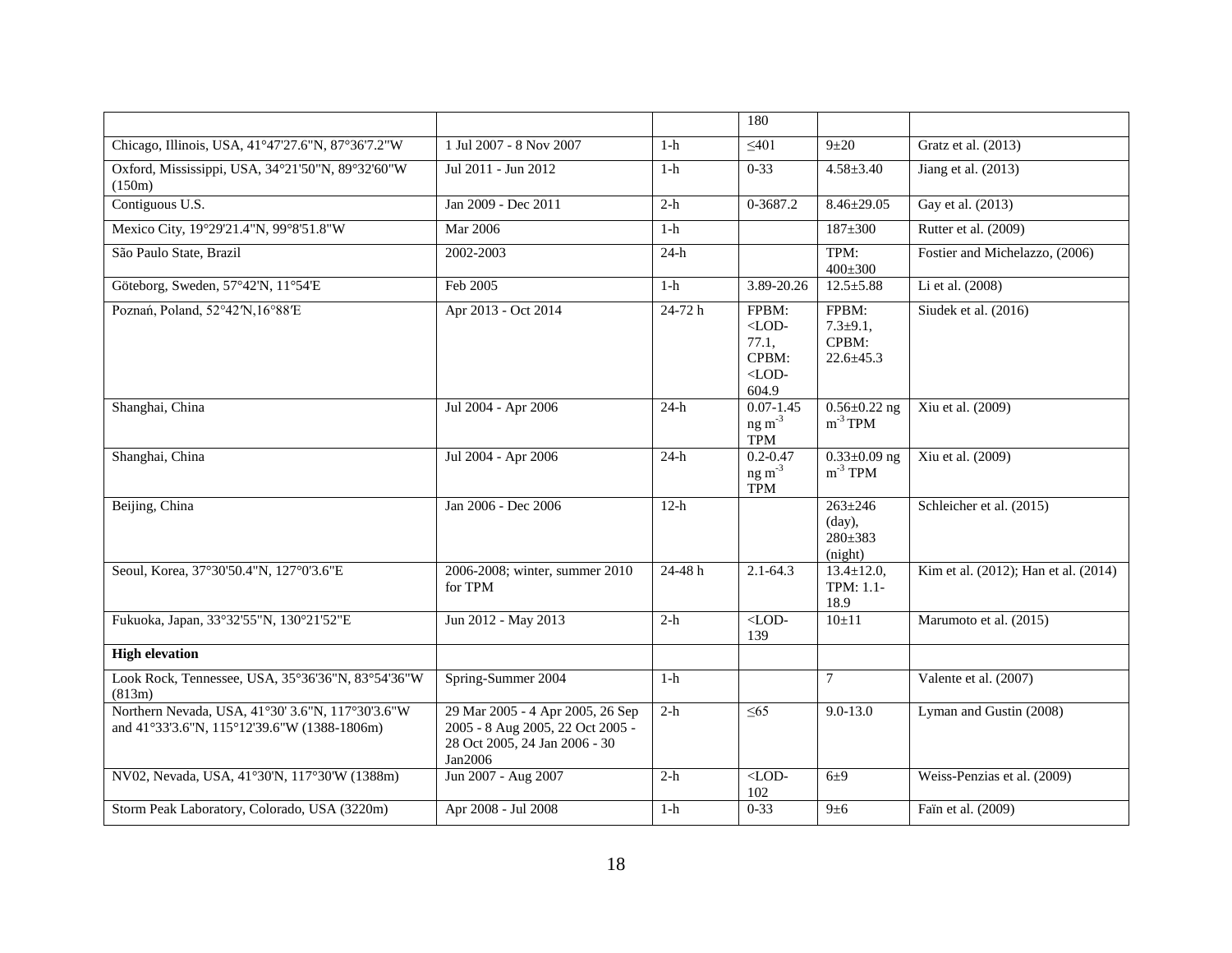| Mt. Bachelor Observatory, Oregon, USA, 43°58'48"N,  | May 2005 - Aug 2005 | $3-h$         | $\langle$ LOD-11 | $4.4 + 4.4$       | Swartzendruber et al. (2006) |
|-----------------------------------------------------|---------------------|---------------|------------------|-------------------|------------------------------|
| $121^{\circ}41'24''W(2700m)$                        |                     |               |                  |                   |                              |
| Contiguous U.S. high elevation sites and Mt. Lulin, | Jan 2009 - Dec 2011 | $2-h$         | $0-555.6$        | $90.69 \pm 92.07$ | Gay et al. (2013)            |
| Taiwan                                              |                     |               |                  |                   |                              |
| Waliguan, China, 36°17'12"N, 100°53'52.7"E, (3816m) | Sep 2007 - Sep 2008 | $3.5 - 7.5$ h |                  | $19.4 \pm 18.1$   | Fu et al. (2012a)            |
| Mt. Changbai, China, 42°24′N, 128°28′E (738.1m)     | Aug 2005 - Jul 2006 | 1-h           | 0-1001           | 15-167            | Wan et al. (2009b)           |
| Mt. Lulin, Taiwan, 23°30'36"N, 120°55'12"E (2862m)  | Apr 2006 - Sep 2007 | 1-2 h         | 38.4             | $2.3 \pm 3.9$     | Sheu et al. $(2010)$         |
| Shangri-La, Tibetan Plateau, China, 28°1'N, 99°44'E | Nov 2009 - Nov 2010 | 1-h           | $3.02 -$         | $38.32 \pm 31.26$ | Zhang et al. $(2015)$        |
| (3580m)                                             |                     |               | 185.59           |                   |                              |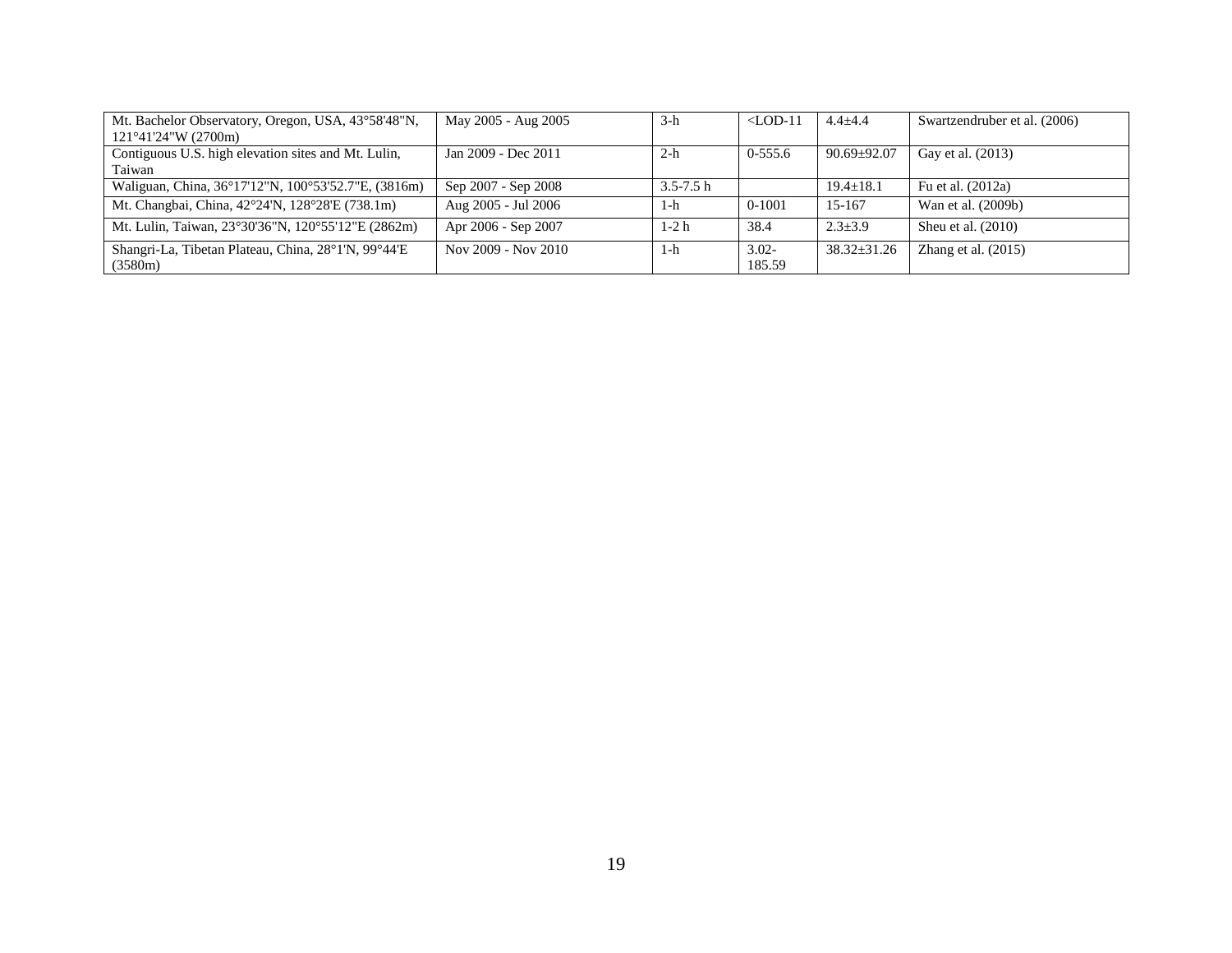| Region              | Flight domain                                              | Time Period        | Altitude                 | Hg species | Range                              | Reference            |
|---------------------|------------------------------------------------------------|--------------------|--------------------------|------------|------------------------------------|----------------------|
| Atlantic            | Cologne, via Greenland,                                    | 1977               | 8 km                     | <b>TGM</b> | SH: 1.08±0.36                      | Seiler et al. (1980) |
|                     | Canada, San Francisco, to                                  |                    |                          |            | NH: 1.45±0.22                      |                      |
|                     | Putna Arena, Chile                                         |                    |                          |            | $ITCZ: 2.4 - 2.7$                  |                      |
| Central Europe      | $\overline{\phantom{a}}$                                   | Jun & Aug 1977 -   | $6 - 8$ km               | <b>TGM</b> | $2.24 \pm 0.51$                    | Slemr et al. (1985)  |
|                     |                                                            | 1979; Feb 1980     |                          |            |                                    |                      |
| Germany             | 400 km btw Munich and Halle                                | 13 Jun 1996        | $0.9$ km                 | <b>TGM</b> | $1.774 \pm 0.101$                  | Ebinghaus &          |
|                     |                                                            |                    | $2.5 \text{ km}$         |            | $1.635 \pm 0.094$                  | Slemr (2000)         |
| Barrow, AK          | Northeast of Point Barrow                                  | $Mar - Apr 2000$   | 100 <sub>m</sub>         | <b>GOM</b> | 20                                 | Lindberg et al.      |
|                     |                                                            |                    | $1000 \text{ m}$         |            | 2                                  | (2002)               |
| Canada              | Southeastern                                               | Summer 1995, 97    | $0.1 - 7$ km             | <b>GEM</b> | 1.5                                | Banic et al. (2003)  |
|                     | Southern & central ON                                      | Winter 1997-98     |                          |            | 1.7                                |                      |
|                     | Arctic                                                     | Spring 1998        |                          |            | $1.7$ ( $>1$ km); $1.2$ ( $<1$ km) |                      |
| East Asia           | 24°N-44°N,124°E-146°E                                      | April 2001         | $SL-7$ km                | <b>TGM</b> | Mean: $1.68$ (2.5 – 2 km) –        | Friedli et al.       |
|                     |                                                            |                    |                          |            | $2.13(0-0.5 \text{ km})$           | (2004)               |
|                     |                                                            |                    |                          | <b>PBM</b> | $14 - 917$                         |                      |
| South America       | Btw São Paulo and Santiago                                 | 31 Aug , 5 Oct     | $SL - 11 km$             | <b>GEM</b> | NH: $1.70 - 2.21$                  | Ebinghaus et al.     |
|                     | de Chile, $25^{\circ}S - 50^{\circ}N$                      | 2005               |                          |            | SH: $1.35 - -1.7$                  | (2007)               |
|                     | Btw Frankfurt and São Paulo                                | 4 Oct 2005         |                          |            |                                    |                      |
| North Pacific       | $35^\circ N - 55^\circ N$                                  | Spring 2002        | $\overline{0} - 8$ km    | <b>GEM</b> | Median: $1.2 - 0.5$                | Radke et al.         |
| Coastal CA&WA       |                                                            |                    |                          |            |                                    | (2007)               |
| Pacific Northwest   | $46^{\circ}N - 49^{\circ}N.125^{\circ}W - 121^{\circ}W$    | $12$ Apr $-15$ May | Surface $-6$ km          | <b>GEM</b> | $1.43 \pm 0.166$ ; 0.994-2.02      | Swatzendruber et     |
|                     |                                                            | 2006               |                          |            |                                    | al. (2008)           |
| <b>West Pacific</b> | Honolulu, HW; Anchorage,                                   | $4$ Mar $-12$ May  | Surface $-12$ km         | <b>GEM</b> | $0 - 250$ ppqv                     | Talbot et al.        |
|                     | AL; Mexico City                                            | 2006               |                          |            |                                    | (2007, 2008)         |
| North America &     | $40^{\circ}N - 44^{\circ}N$ , $75^{\circ}W - 100^{\circ}W$ | 5 Nov 2011         | $\sim 6 \text{ km}$      | <b>GEM</b> | $>0.3 - 1.3$                       | Lyman & Jaffe        |
| Europe              |                                                            |                    |                          | <b>GOM</b> | $0 - 600$                          | (2012)               |
| Tullahoma,          | $\overline{\phantom{a}}$                                   | Aug 2012 - Jun     | $0 - 6$ km               | <b>GEM</b> | $1.38 \pm 0.17$ ; $0.75 - 2.05$    | Brooks et al.        |
| Tennessee, USA      |                                                            | 2013               |                          | <b>GOM</b> | $34.8 \pm 28.9$ ; $0 - 20$ (win);  | (2014)               |
|                     |                                                            |                    |                          |            | $<$ 125 (sum)                      |                      |
|                     |                                                            |                    |                          | <b>PBM</b> | $29.6 \pm 29.5$ ; 4.4 - 194.9      |                      |
| Southeastern US     | Flights over $32^{\circ}N -$                               | 1 Jun - 15 Jul     | $\overline{\phantom{a}}$ | THg        | $1.49 + 0.16$                      | Gratz et al. (2015)  |
|                     | $36^{\circ}$ N.122 $^{\circ}$ W – 77 $^{\circ}$ W          | 2013               |                          | <b>GOM</b> | $212 \pm 112$ ; up to $300 - 680$  | Shah et al. (2016)   |

Table S7. Airborne measurements of TGM/GEM (ng m<sup>-3</sup>) and GOM/PBM (pg m<sup>-3</sup>), units stated otherwise.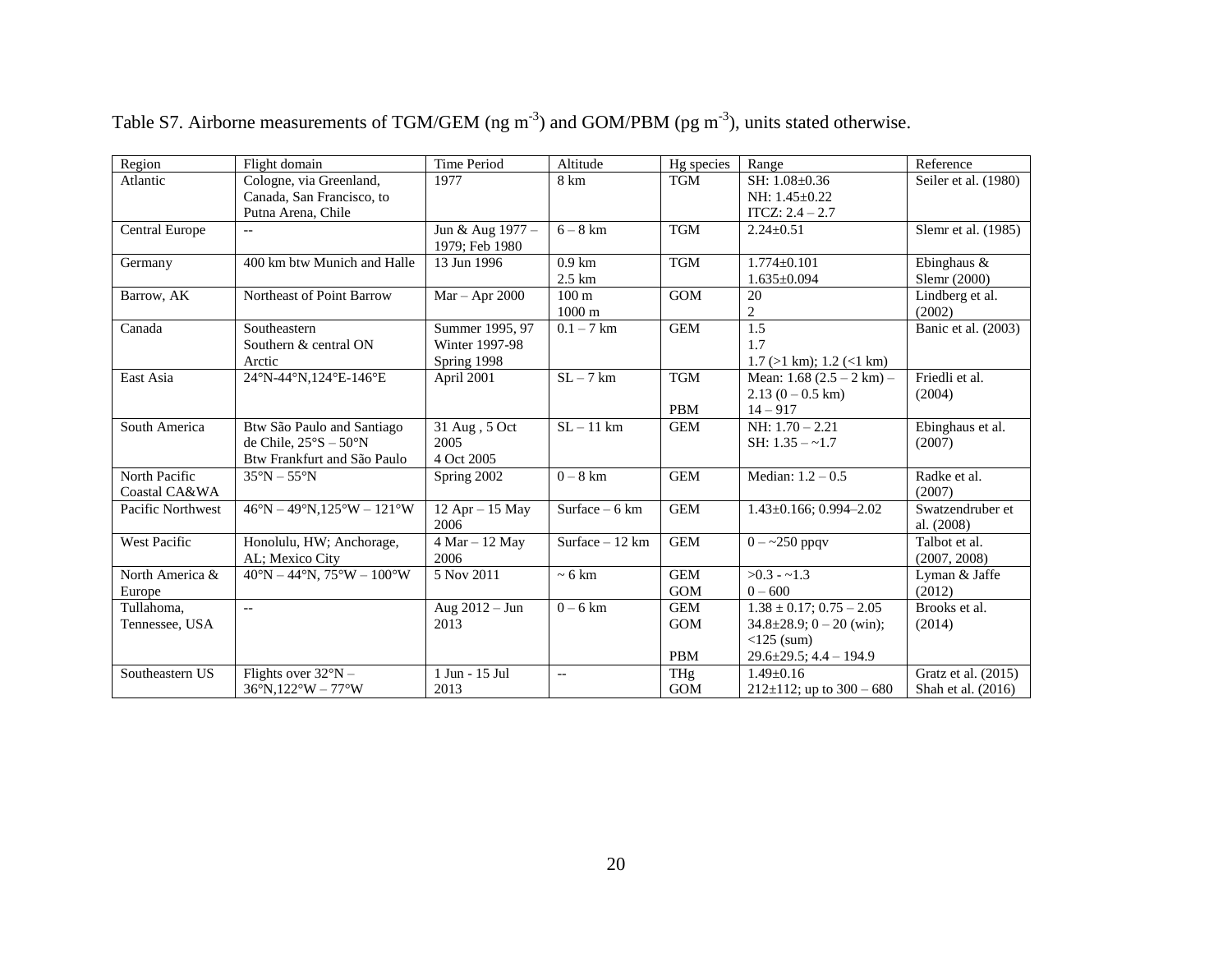

Figure S1. Maps of mean TGM/GEM (a), GOM (b) and PBM (c) concentrations at the continental sites (d) as listed in Tables S4- S6.